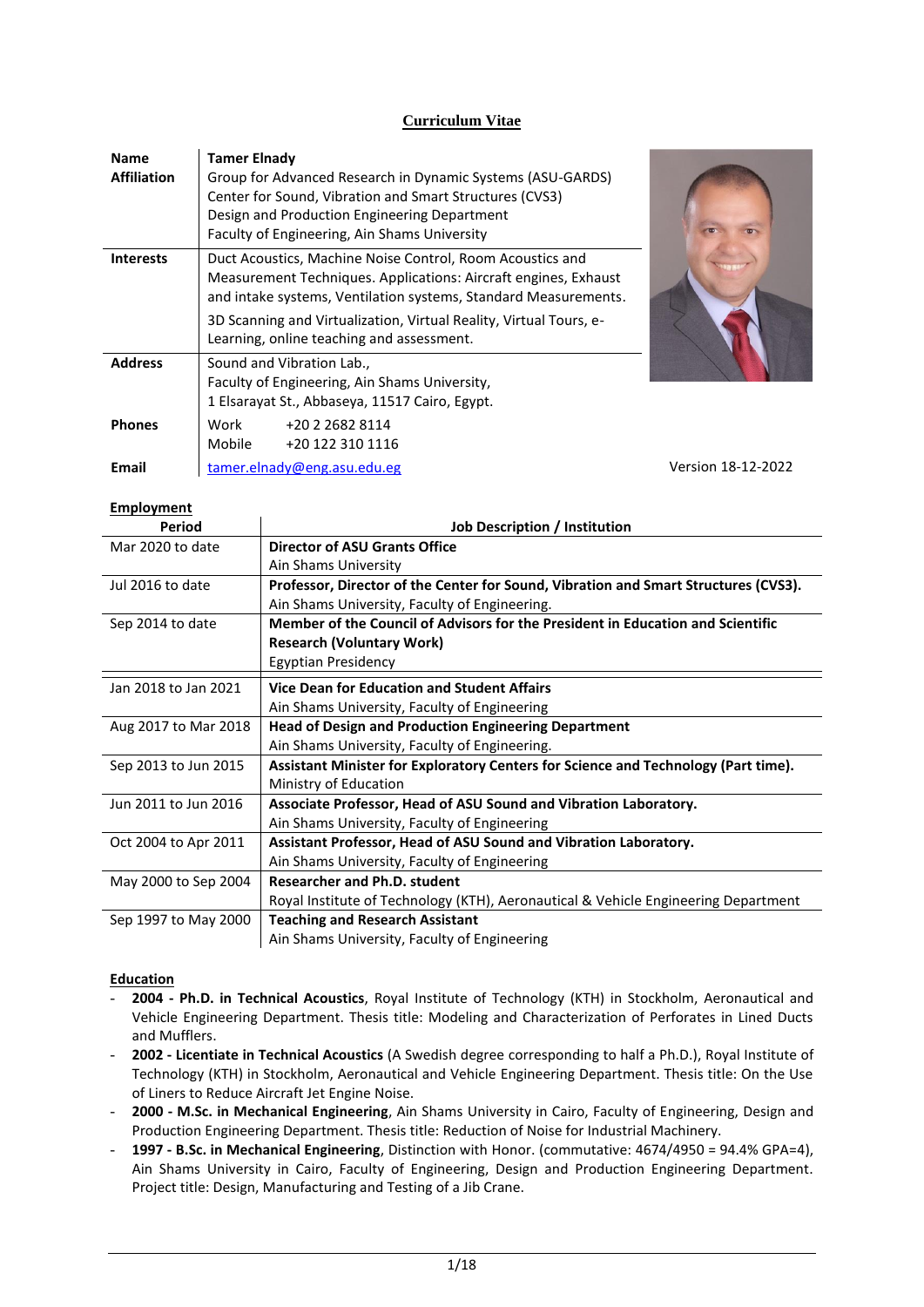## **Other activities/positions:**

- Expert member of the Engineering Sector Committee, Supreme Council of Universities. Author of the 2020 Terms of Reference for Undergraduate Engineering Education in Egypt.
- Member of the Equivalence Committee, Engineering Sector, Supreme Council of Universities.
- Member of review committee of the 2020 Programs Quality Standards, National Authority for Quality Assurance and Accreditation of Education (NAQAAE).
- Member of the EU ERASMUS+ National Higher Education Reform Expert team (the HERE Egypt team).
- Project Manager for the Fundamentals of Engineering Exam for Egyptian Engineers at the Egyptian Engineering Syndicate.
- Founder and President of the Acoustical Society of Egypt.
- One of the developers of SIDLAB Software, a 1D simulation code for the propagation of sound waves inside ducts.
- Previous Member of the Board of Directors for the International Institute for Acoustics and Vibrations (IIAV).
- Member of the Editorial Board of "Advances of Acoustics and Vibration" Journal.
- Member of the Editorial Board of "SAE International Journal of Vehicle Noise and Vibration" Journal.
- Chair of the organizing committee of the 1st COMSOL Users Conference in the Arab Countries, Dhahran, 12- 13 January, 2009.
- Member of the MEMEC EXPO International Advisory Committee, held regularly in Bahrain,  $1^{st}$  one held in 2007 and second one to be held in 2009.
- Member of the scientific committee International Conference on Advanced Materials for Application in Acoustics and Vibration (AMAAV), organized by the British University in Cairo, 4-6 Jan 2009.
- Reviewer at several international and national journals: The International Journal of Acoustics and Vibrations (IJAV), AIAA Journal, Applied Acoustics, Journal of Environmental Sciences.
- Chair of the local organizing committee of the 17<sup>th</sup> International Congress of Sound and Vibration (ICSV), 18-22 July 2010.
- Member of the technical committee at the Egyptian Ministry for Environmental Affairs, whose job is to revise the noise regulations in the Egyptian Law for Environment.
- Member of the technical committee at the Housing and Building Research Center (HBRC), whose job is to develop a new code for acoustics and vibrations in buildings.

### **Awards**

1. Egyptian State Incentive Award in Engineering Sciences for 2010.

### **Patents**

- 1. Centrifugal Type Spark Arrestor Model A. Mohamed Ammar, Waled Elsallamy, Tamer Elnady and Tarek Osman. Patent no. 2015111807, Egyptian Patent Office, 2020.
- 2. Centrifugal Type Spark Arrestor Model B. Mohamed Ammar, Waled Elsallamy, Tamer Elnady and Tarek Osman. Patent no. 2015111806, Egyptian Patent Office, 2019.

### **Books**

- 1. T. Elnady 2009. Modeling and Characterization of Perforates in Lined Ducts and Mufflers. VDM-Publishing, Germany. ISBN: 978-3-639-15699-7
- 2. T. Elnady and H. Bodén 2007, Sound and Vibration. Edited a translated version of the Swedish Course Book "Liud och Vibrationer".

### **Summary of Publications (as of 19 September 2020)**

25 Journal Publications 65 Conference Publications Scopus: 63 Documents, 701 Citations, h-index = 14 Google Scholar: 80 Documents, 1002 Citations, h-index = 15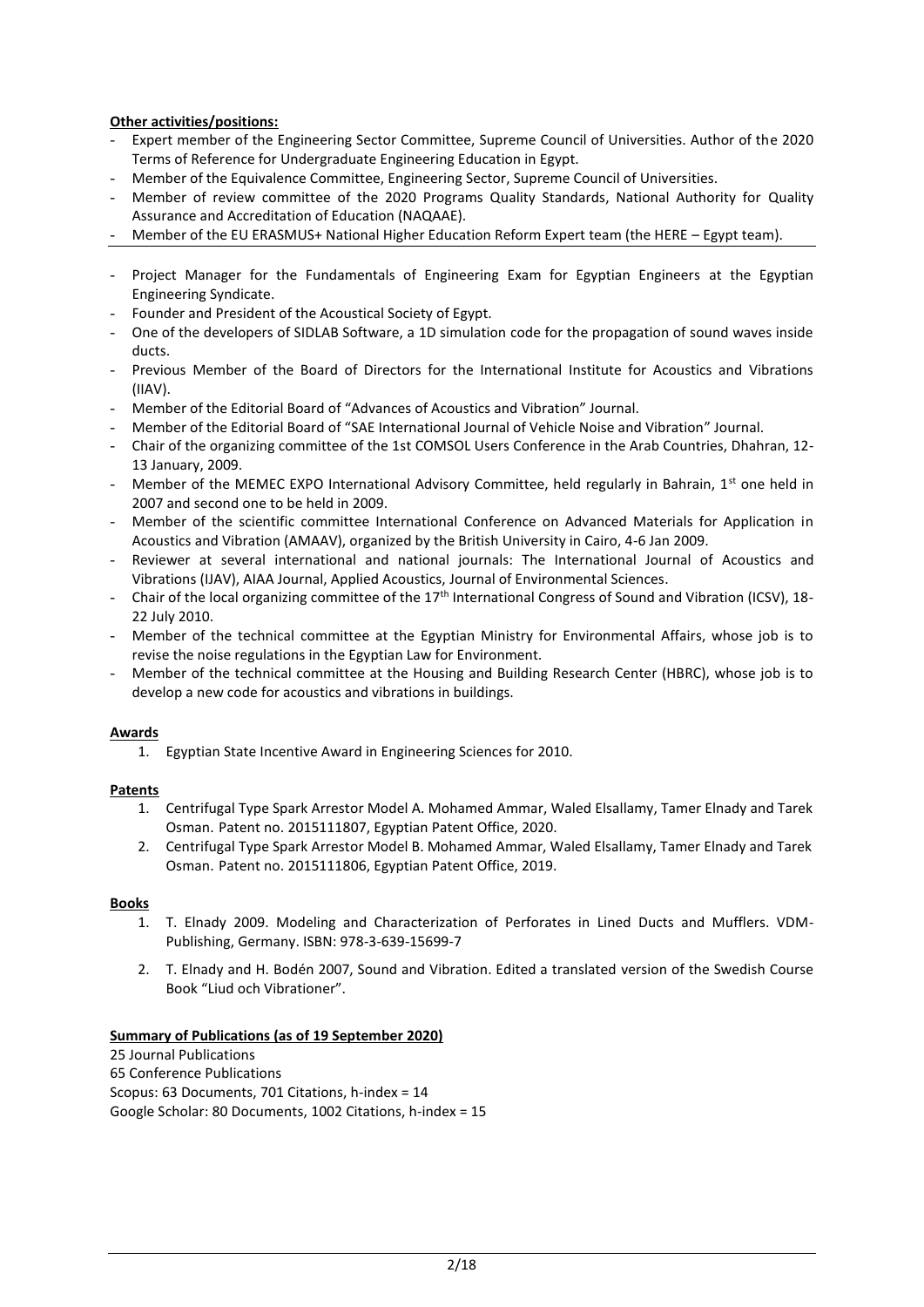### **Journal Publications**

- 1. M. Nashed, T. Elnady and M. Åbom, 2022. The effect of reflections in power-based models for sound in ducts, Accepted for publication in Proceedings of Meetings on Acoustics (POMA), the Acoustical Society of America.
- 2. M. Ammar, T. Elnady, T. Osman and W. Elsallamy, 2021. Acoustic Modeling of Spark Arrestor for Diesel Engines, ARPN Journal of Engineering and Applied Sciences, Vol. 16(3), pp. 312–319.
- 3. M. Ammar, T. Elnady, T. Osman and W. Elsallamy, 2020. Design Development for Centrifugal Diesel Particulate Arrestor, ARPN Journal of Engineering and Applied Sciences, Vol. 15(21), pp. 2515–2522.
- 4. A. Abdulaziz, A. Elsabbagh and T. Elnady, 2019. Testing and validation of a novel segmented wind turbine blade, Journal of Testing and Evaluation, Vol. 47 (5), doi:10.1520/JTE20170238.
- 5. M. Kani, A. Abosrea, A. Makni, M. Taktak, M. Chabaane, T. Elnady and M. Haddar, 2019. Acoustic performance evaluation for ducts containing porous media, Applied Acoustics, Vol. 147, pp. 15-22.
- 6. M. Nashed, T. Elnady and M. Åbom, 2018. Modeling of duct acoustics in the high frequency range using two-ports, Applied Acoustics, Vol. 135, pp. 37-47.
- 7. A. Abosrea, W. El-Sallamy, T. Osman and T. Elnady, 2018. Production cost development for commercial exhaust systems, Ain Shams Engineering Journal, Vol. 9(4), pp. 2725–2735.
- 8. K. Morishima, M. Kuno, A. Nishio, N. Kitagawa, Y. Manabe, M. Moto, F. Takasaki, H. Fujii, K. Satoh, H. Kodama, K. Hayashi, S. Odaka, S. Procureur, D. Attié, S. Bouteille, D. Calvet, C. Filosa, P. Magnier, I. Mandjavidze3, M. Riallot, B. Marini, P. Gable, Y. Date, M. Sugiura, Y. Elshayeb, T. Elnady, M. Ezzy, E. Guerriero, V. Steiger, N. Serikoff, J.-B. Mouret, B. Charlès, H. Helal and M. Tayoubi, 2017. Discovery of a big void in Khufu's pyramid by observation of cosmic-ray muons, Nature, Vol. 552, pp. 386-390
- 9. C. Othmani, M. Taktak, A. Zein, T. Hantati, N. Dauchezc, T. Elnady, T. Fakhfakh and M. Haddar, 2017. Acoustic characterization of a porous absorber based on recycled sugarcane wastes, Applied Acoustics, Vol. 120, pp. 90–97.
- 10. M. Farooqui, T. Elnady and W. Akl, 2016. Validation of low frequency noise attenuation using locally resonant patches, Journal of the Acoustical Society of America, Vol. 139(6), pp. 3267-3276.
- 11. M. Farooqui, T. Elnady and W. Akl, 2016. Sound attenuation in ducts using locally resonant periodic aluminum patches, Journal of the Acoustical Society of America, Vol. 139(6), pp. 3277-3287.
- 12. A. Okasha, T. Elnady and M. Åbom, 2016. Analysis of Pipeline Networks using Two-ports, Applied Acoustics, Vol. 109, pp. 44-53.
- 13. C. Othmani, A. Zein, T. Hantati, M. Taktak, T. Elnady, T. Fakhfakh and M. Haddar, 2016. Experimental and theoretical investigation of the acoustic performance of sugarcane wastes based material, Applied Acoustics, Vol. 109, pp. 90-96.
- 14. M. Farooqui, T. Elnady, R. Glav and T. Karlsson, 2015. Modeling and Characterization of a Novel Porous Metallic Foam Inside Ducts, SAE International Journal of Materials and Manufacturing, Vol. 8(3), pp. 937-945.
- 15. W. Elsahar and T. Elnady, 2015. Measurement and Simulation of Two-Inlet Single-Outlet Mufflers, SAE International Journal of Passenger Cars– Mechanical Systems, Vol. 8(3), pp. 1026-1033.
- 16. C. Othmani, T. Hentati, M. Taktak, T. Elnady, T. Fakhfakh and M. Haddar, 2015. Effect of Liner Characteristics on the Acoustic Performance of Duct Systems, Archives of Acoustics, Vol. 40(1), pp. 117–127.
- 17. T. Elnady, M. Åbom and Y. Yang, 2014. Systematic Optimization of an Exhaust System to Meet Noise Radiation Criteria at Idle, SAE International Journal of Passenger Cars– Mechanical Systems, Vol. 7(3). doi:10.4271/2014-01-0006.
- 18. D. Herrin, X. Hua, Y. Zhang and T. Elnady, 2014. The Proper Use of Plane Wave Models for Muffler Design, SAE International Journal of Passenger Cars– Mechanical Systems, Vol. 7(3). doi:10.4271/2014- 01-0016.
- 19. X. Hua, D.W. Herrin, T.W. Wu, and T. Elnady, 2013. Simulation of diesel particulate filters in large exhaust systems, Applied Acoustics, Vol. 74(12), pp. 1326–1332.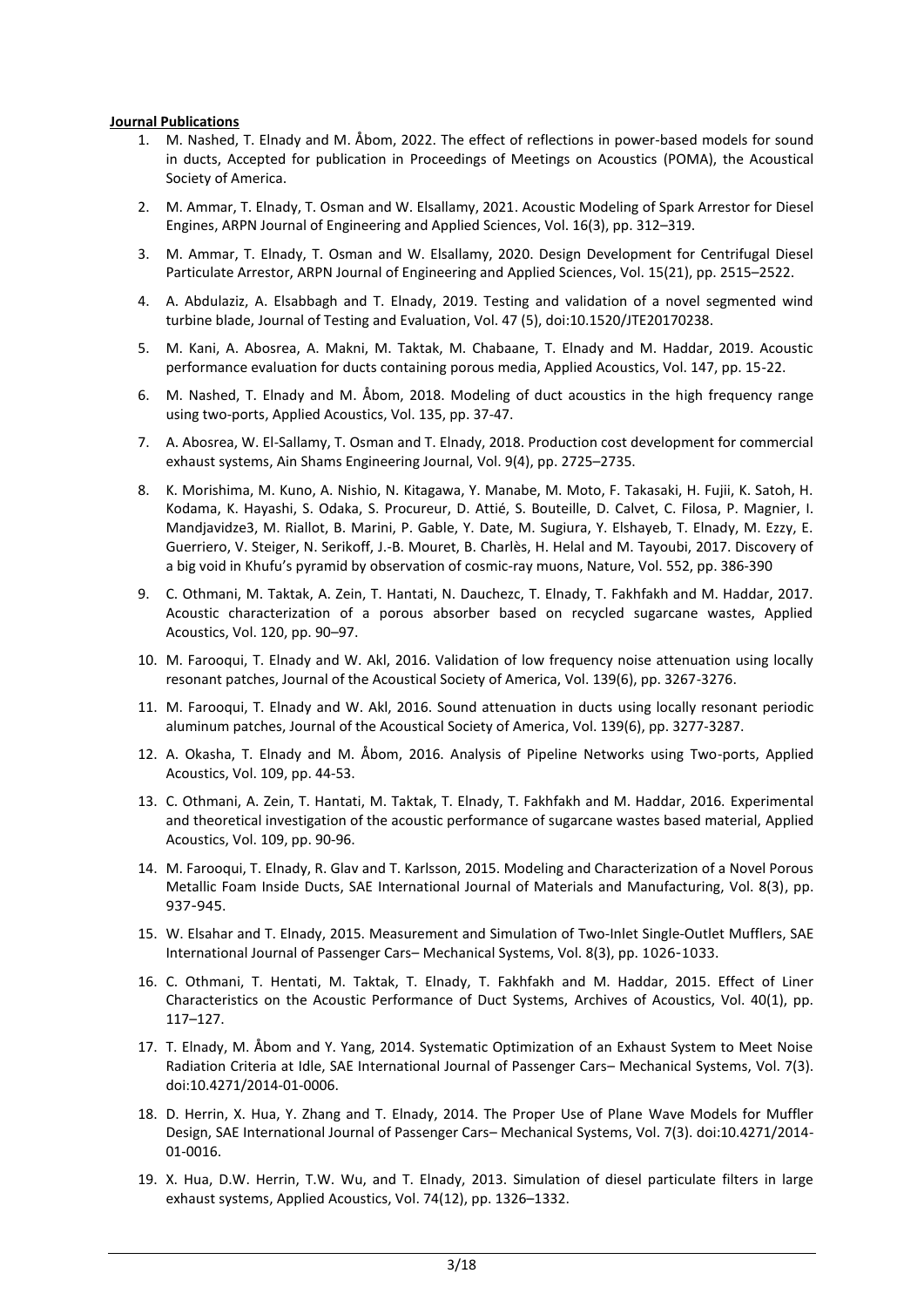- 20. T. Elnady, S. Elsaadany, and D. W. Herrin, 2011. Investigation of the Acoustic Performance of After Treatment Devices, SAE International Journal of Passenger Cars– Mechanical Systems, Vol. 4(2).
- 21. T. Elnady, S. Elsaadany, and M. Åbom, 2011. Flow and Pressure Drop Calculation using Two-ports, ASME Journal of Vibration and Acoustics, Vol. 133(4), pp. 041016/1-8.
- 22. M. Ramadan, W. Akl, T. Elnady, and A. Elsabbagh, 2011. Finite Element Modeling of an Acoustic Cloak for Three Dimensional Flexible Shells with Structural Excitation. Journal of Applied Physics A: Materials Science and Processing, DOI 10.1007/s00339-011-6247-x.
- 23. T. Elnady, M. Åbom, and S. Allam, 2010. Modeling Perforated Tubes in Mufflers using Two-ports, ASME Journal of Vibration and Acoustics, Vol. 132(6).
- 24. T. Elnady, H. Bodén, and B. Elhadidi, 2009. Validation of an Inverse Semi-Analytical Technique to Educe Liner Impedance, AIAA Journal, Vol. 47(12).
- 25. T. Elnady, A. Elsabbagh, W Akl, V. Garcia-Chocano, D. Torrent, F. Cervera and J. Sanchez-Dehesa 2009. Quenching of acoustic bandgaps by flow noise, Applied Physics Letters, 94, 134104, April 2009.

#### **Conference Publications**

- 1. M. Wagih, T. Elnady and M. Åbom, 2018. Effect of Reflections on HVAC Systems Power-Based Acoustic Simulation, Inter-Noise 2018, Chicago, USA, 26-29 August.
- 2. M. Wagih, T. Elnady and M. Åbom, 2018. Review of splitter silencer modeling techniques, Euro-Noise 2018, Crete, Greece, 28-31 June.
- 3. M. Gaber, T. Elnady and A. Elsabbagh, 2018. Sound Source Localization in 360 Degrees Using a Circular Microphone Array, Euro-Noise 2018, Crete, Greece, 28-31 June.
- 4. M. Farooqui, T. Elnady and M. Åbom, 2017. Investigation of the impedance of a micro-perforated plate with two-sided grazing flow, 173rd Meeting of the Acoustical Society of America, Boston MA, 25–29 June.
- 5. M. Wagih, T. Elnady and M. Åbom, 2017. Investigation of the effect of neglecting reflections in Powerbased sound in ducts, 173rd Meeting of the Acoustical Society of America, Boston MA, 25–29 June.
- 6. A. Abosrea and T. Elnady, 2017. Measurement of Flow-Generated Noise inside Mufflers, SAE 2017 Noise and Vibration Conference and Exhibition, Grand Rapids, USA, 12-15 June.
- 7. M. Kani, M. Amine, A. Abosrea, M. Taktak, T. Elnady, M. Chabbane, M. Haddar, 2017. Performance acoustique des matériaux poreux localisés dans un conduit. 7ième Congrès International Conception et Modélisation des Systèmes Mécaniques CMSM'2017, Hammamet, Tunisie, 27-29 March.
- 8. A. Allam and T. Elnady, 2016. Characterization of Mufflers, ICA 2016, Buenos Aires, Argentina, September 5-9.
- 9. M. Farooqui, T. Elnady and M. Åbom, 2016. Measurement of Perforate Impedance with grazing flow on both Sides,  $22^{nd}$  AIAA/CEAS Aeroacoustics Conference, Lyon, France, May 30 – June 1.
- 10. A. Abosrea, T. Elnady and W. Elsallamy, 2015. Flow generated noise inside mufflers, Inter-Noise 2015, San Francisco, USA, August 9-12.
- 11. M. Wagih and T. Elnady, 2015. Modeling industrial mufflers using two-ports, Inter-Noise 2015, San Francisco, USA, August 9-12.
- 12. A. Zein, T. Elnady, A. Elsabbagh and Hans Bodén, 2015. E-Laboratories for Sound and Vibration Education, 22<sup>nd</sup> International Congress on Sound and Vibration (ICSV), Florence, Italy, July 12-16.
- 13. A. Abdulaziz, A. Elsabbagh and T. Elnady, 2015. Using Acoustic Emission in validating a new design and manufacturing concepts of a horizontal axis wind turbine blade,  $22<sup>nd</sup>$  International Congress on Sound and Vibration (ICSV), Florence, Italy, July 12-16.
- 14. M. Farooqui, T. Elnady, R. Glav and T. Karlsson, 2015. Modeling and Characterization of a Novel Porous Metallic Foam Inside Ducts, SAE 2015 Noise and Vibration Conference and Exhibition, Grand Rapids, USA, 23-25 June.
- 15. W. Elsahar and T. Elnady, 2015. Measurement and Simulation of Two-Inlet Single-Outlet Mufflers, SAE 2015 Noise and Vibration Conference and Exhibition, Grand Rapids, USA, 23-25 June.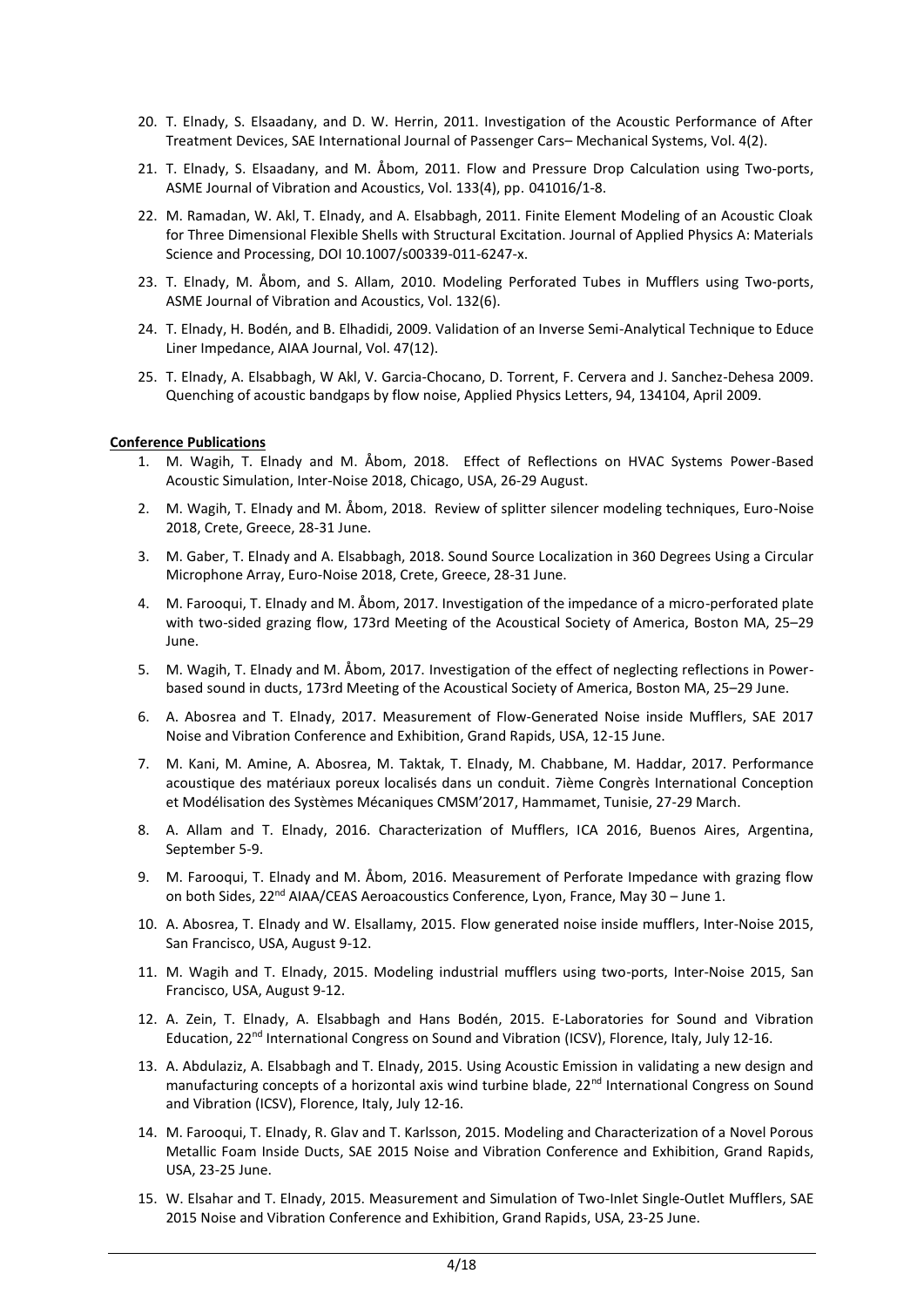- 16. M. Farooqui, T. Elnady and W. Akl, 2015. Low Frequency noise attenuation inside ducts using locally resonant periodic flush mounted steel patches, EuroNoise 2015, 31 May - 3 June, Maastricht.
- 17. E. Zidan, T. Elnady and A. Elsabbagh, 2014. Comparison of Sound Power Prediction Models of Wind Turbines, Proceedings of the International Conference on Advances in Agricultural, Biological & Environmental Sciences (AABES-2014), Dubai, UAE, Oct 15-16, pp. 67-73.
- 18. M. Wagih, T. Elnady, and M. Åbom, 2014. Analysis of Flow and Sound Propagation in HVAC Ducts Using Two-Ports, ASHRAE Summer Conference, Seattle, USA, June 28 – July 2.
- 19. L. Zhou, H. Bodén, C. Lahiri, F. Bake, L. Enghardt, S. Busse-Gerstengarbe and T. Elnady, 2014. Comparison of impedance eduction results using different methods and test rigs, AIAA Aviation and Aeronautics Forum and Exposition 2014, Atlanta, USA, June 16-20.
- 20. R. Kabral, L. Zhou, H. Bodén and T. Elnady, 2014. Determination of liner impedance under high temperature and grazing flow conditions, AIAA Aviation and Aeronautics Forum and Exposition 2014, Atlanta, USA, June 16-20.
- 21. T. Elnady, M. Åbom, and Y. Yang, 2014. Systematic Optimization of an Exhaust System to Meet Noise Radiation Criteria at Idle, SAE 2014 World Congress and Exhibition, Detroit, USA, April 8-10.
- 22. D.W. Herrin, X. Hua, Y. Zhang, and T. Elnady, 2014. The Proper Use of Plane Wave Models for Muffler Design, SAE 2014 World Congress and Exhibition, Detroit, USA, April 8-10.
- 23. W. Elsahar, T. Elnady, and M. Åbom, 2013. Validation of two-port temperature models for heat dissipation in exhaust systems, 166th Meeting of the Acoustical Society of America, San Francisco, December 2-6.
- 24. M. Farouqui, W. Akl, and T. Elnady, 2013. Sound attenuation in ducts using locally resonant periodic flush mounted flexible silicon aerogel patches, 166th Meeting of the Acoustical Society of America, San Francisco, December 2-6.
- 25. M. Wagih, T. Elnady, and M. Åbom, 2013. Analysis of duct networks at high frequencies using twoports, Inter-Noise 2013, Innsbruck, Austria, September 16-18.
- 26. A. Okasha, T. Elnady, and M. Åbom, 2013. Acoustic response analysis of pipeline networks using twoports, Inter-Noise 2013, Innsbruck, Austria, September 16-18.
- 27. T. Elnady, W. Elsahar, and M. Åbom, 2012. Estimation of temperature drop in exhaust systems, Inter-Noise 2012, New York, USA, August 19-22.
- 28. W. Elsahar, T. Elnady, and D. Herrin, 2012. Modeling DPF units beyond the plane wave range, Inter-Noise 2012, New York, USA, August 19-22.
- 29. X. Hua, D. Herrin, T. Wu, and T. Elnady, 2012. Simulation of diesel particulate filters in large exhaust systems, Inter-Noise 2012, New York, USA, August 19-22.
- 30. S. Elsaadany, T. Elnady, M. Åbom, and S. Boij, 2011. Optimization of Exhaust Systems to Meet the Acoustic Regulations and the Engine Specifications, 18th International Congress on Sound and Vibration, Rio de Janeiro, Brazil, July 10-14.
- 31. T. Elnady, S. Elsaadany, and D. W. Herrin, 2011. Investigation of the Acoustic Performance of After Treatment Devices, SAE 2011 Noise and Vibration Conference and Exhibition, Grand Rapid, USA, May 2011.
- 32. X. Hua, J. Liu, D. W. Herrin, and T. Elnady, 2011. Numerical Simulation of Diesel Particulate Filters in Exhaust Systems, SAE 2011 Noise and Vibration Conference and Exhibition, Grand Rapid, USA, May 2011.
- 33. W. Akl, T. Elnady, A. Elsabbagh, and M. Ramadan, 2010. Improving acoustic cloak bandwidth using nonlinear coordinate transformations, 17th International Congress on Sound and Vibration, Cairo, Egypt, July 18-22.
- 34. A. Elsaabagh, T. Elnady, and W. Akl, 2010. Using Virtual Reality Environment in the Teaching of Acoustics, 17th International Congress on Sound and Vibration, Cairo, Egypt, July 18-22.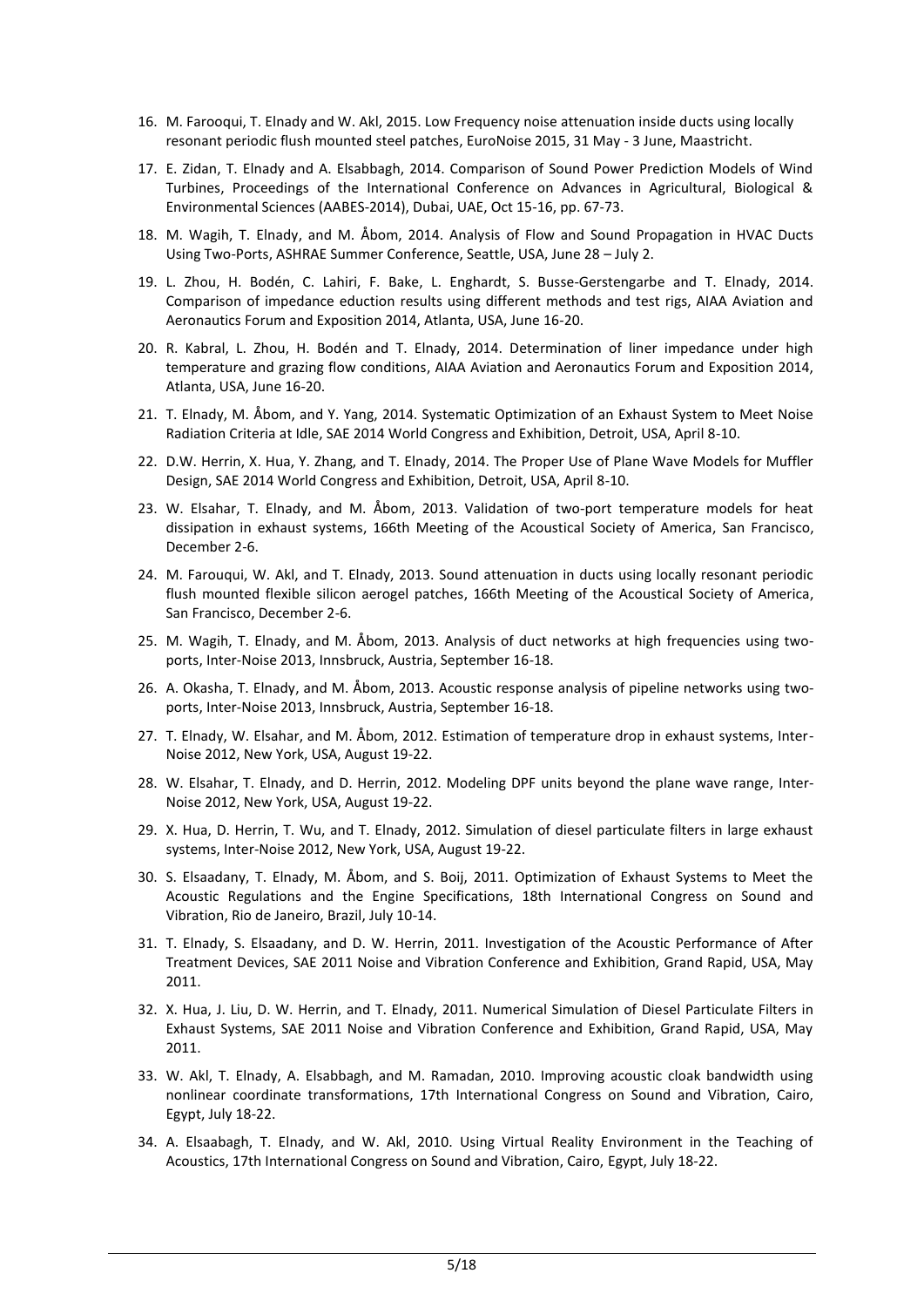- 35. T. Elnady, M. Åbom, and S. Elsaadany, 2010. Acoustic Response Analysis of Oil & Gas Pipeline Networks to Prevent their Fatigue and Failure, 17th International Congress on Sound and Vibration, Cairo, Egypt, July 18-22.
- 36. S. Elsaadany, T. Elnady, M. Åbom, and S. Boij, 2010. Insight into Exhaust Systems Optimization Techniques, 17th International Congress on Sound and Vibration, Cairo, Egypt, July 18-22.
- 37. O. Mohammady, G. El-Bayoumi, M. Bayoumi, B. Elhadidi, and T. Elnady, 2010. Analysis, Design, and Implementation of a Sound Tracking System to Track a Moving Object, 17th International Congress on Sound and Vibration, Cairo, Egypt, July 18-22.
- 38. T. Elnady, W. Akl, A. Elsabbagh, O. Mohammady, and Hans Bodén, 2010. Flat Sensors for Acoustic Pressure Measurements. 16th AIAA/CEAs Aeroacoustics Conference, Stockholm, Sweden, June 7-9.
- 39. M. Ramadan, W. Akl, T. Elnady, and A. Elsabbagh, 2010. Finite Element Modeling of an Acoustic Cloak for Three Dimensional Flexible Shells with Structural Excitation. International Conference on Metamaterials, Photonic crystals and Plasmonics, Cairo, Egypt, February 22-25.
- 40. T. Elnady, S. Elsaadany, and M. Åbom, 2009. Investigation into Modeling of Multi-Perforated Mufflers, 16th International Congress on Sound and Vibration, Krakow, Poland, July 6-9.
- 41. T. Elnady, 2009. Operational Modal Analysis of Ramses II Statue, International Operational Modal Analysis Conference IOMAC, Ancona, Italy, May 2-4.
- 42. A. Kamal, T. Elnady, and A.Yones, 2009. Parametric Study of Sound Attenuators for Industrial Fans, BUE Conference on Advanced Materials for Application in Acoustics and Vibration (AMAAV), Cairo, Egypt, January 4-6.
- 43. W. El-Sallamy, T. Elnady, W. Akl, and T. Osman, 2009. Investigation of Active Noise Control in Ducts, BUE Conference on Advanced Materials for Application in Acoustics and Vibration (AMAAV), Cairo, Egypt, January 4-6.
- 44. W. El-Sallamy, T. Elnady, T. Osman, and A. Khattab, 2009. Active Noise Control in Flow Ducts, BUE Conference on Advanced Materials for Application in Acoustics and Vibration (AMAAV), Cairo, Egypt, January 4-6.
- 45. T. Elnady, S. Elsaadany, and M. Åbom, 2008. Flow and Pressure Drop Calculation using two-ports, 15<sup>th</sup> International Congress on Sound and Vibration, Daejeon, Korea, July 6-10.
- 46. T. Elnady, 2007. A Platform to Measure Transmission Loss of Mufflers with Flow, Inter-Noise 2007, Istanbul, Turkey, August 28-31.
- 47. T. Elnady, 2007. Vibration Measurements during the Relocation of Ramses II Statue, Inter-Noise 2007, Istanbul, Turkey, August 28-31.
- 48. T. Elnady and H. Bodén, 2007. A Tempus experience: New Curriculum in Sound and Vibration Control in Egypt. 14th International Congress on Sound and Vibration, Cairns, Australia, July 9-12.
- 49. T. Elnady and M. Åbom, 2006. SIDLAB: new 1D sound propagation simulation software for complex duct networks, 13th International Congress on Sound and Vibration, Vienna, Austria, July 2-6.
- 50. Y. Elnemr and T. Elnady, 2006. Design, construction, and validation of a reverberation room, 13th International Congress on Sound and Vibration, Vienna, Austria, July 2-6.
- 51. R. Fairbrother, M. Åbom, T. Elnady, F. Ollivier, 2006. Linear acoustic simulation and experimental characterization of a modular automotive muffler, 13th International Congress on Sound and Vibration, Vienna, Austria, July 2-6.
- 52. T. Elnady, M. Musharrof, H. Bodén, B. Elhadidi, 2006. Validation of an Inverse Analytical Technique to Educe Liner Impedance with Grazing Flow, 12th AIAA/CEAS Aeroacoustics Conference, Cambridge, MA, May 8-10, 2006-2639.
- 53. S. Tawfik, and T. Elnady, 2006. Arabic computer-based remediation program, a new development: Acoustic Manipulation, Central Auditory Processing Disorder "From Theory to Clinical Practice", Marriott Hotel, Cairo, March 25-26.
- 54. T. Elnady and M. Åbom, 2005. Modeling perforates in mufflers using two-ports, 12<sup>th</sup> International Congress on Sound and Vibration, Lisbon, Portugal, July. 11-14.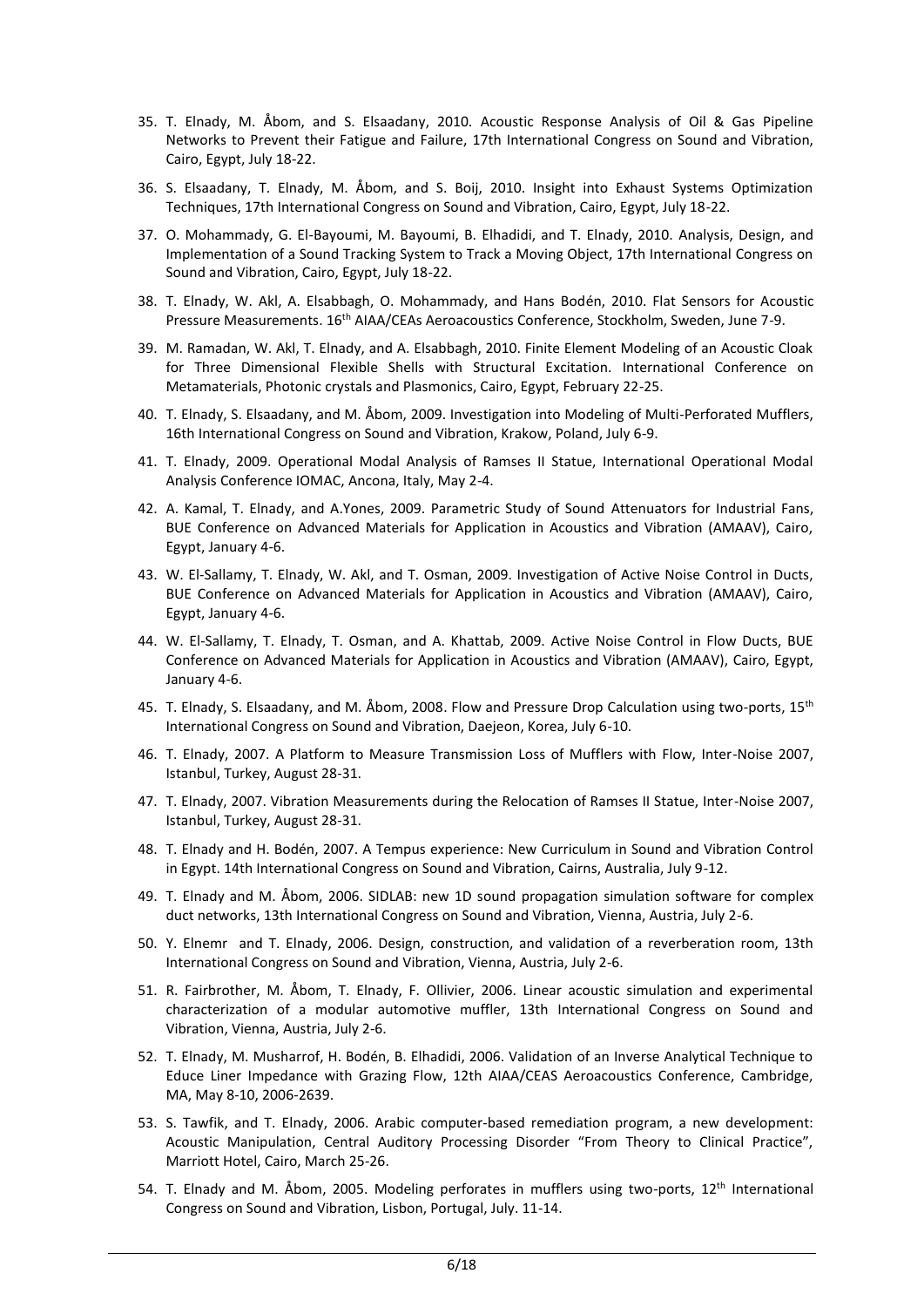- 55. T. Elnady and H. Bodén, 2004. Direct Calculation of Liner Impedance from its Indirect Measurement, 11<sup>th</sup> AIAA/CEAS Aeroacoustics Conference, Monterey, CA, May 23-25.
- 56. T. Elnady, 2005. Investigation of Mode Scattering by Hard Strips in Lined Ducts Using Collocation, Eleventh International Conference on Aerospace Sciences and Aviation Technology, Military Technical College, Cairo, May 17-19.
- 57. T. Elnady, 2005. Acoustic Network Models for Perforated Tube Mufflers, First Ain Shams International Conference on Environmental Engineering, Cairo, April 9-11.
- 58. T. Elnady and H. Bodén, 2004. An Inverse Analytical Method for Extracting Liner Impedance from Pressure Measurements. 10<sup>th</sup> AIAA/CEAS Aeroacoustics Conference, Manchester, UK, May 10-12, 2004-2836.
- 59. T. Elnady, H. Bodén and T. Kontio, 2004. Impedance of SDOF liners at high temperatures, 10<sup>th</sup> AIAA/CEAS Aeroacoustics Conference, Manchester, UK, May 10-12, 2004-2842.
- 60. T. Elnady and H. Bodén, 2003. Mode Scattering by Hard Strips in Lined ducts. 10<sup>th</sup> International Congress on Sound and Vibration, Stockholm, Sweden, July. 7-10.
- 61. T. Elnady and H. Bodén, 2003. On semi-empirical liner impedance modeling with grazing flow.  $9<sup>th</sup>$ AIAA/CEAS Aeroacoustic Conference, Hilton Head, SC, USA, May 12-14, 2003-3304.
- 62. T. Elnady and H. Bodén, 2002. Hard strips in lined ducts, 8th AIAA/CEAS Aeroacoustic Conference, Breckenridge, CO, USA, Jul. 17-19, 2002-2444.
- 63. T. Elnady, 2002. Impedance modeling of acoustic liners, Sixth International Conference on Production Engineering and Design for Development (PEDD-6), Cairo, Egypt, Feb. 12-14.
- 64. T. Elnady and H. Bodén, 2001. Application of the point matching method to model circumferentially segmented non-locally reacting liners, 7<sup>th</sup> AIAA/CEAS Aeroacoustic Conference, Maastricht, The Netherlands, May. 28-30, 2001-2202.
- 65. T. Elnady, 2000. Noise Assessment in Egyptian Airports, Year 2000 International Airport Noise Symposium, San Diego, CA, USA, Feb. 14-16.

### **Academic and Research Projects**

I have been involved in the following projects as part of the research and education activities at the Faculty of Engineering, Ain Shams University since 2004 to Present. These projects were under the umbrella of ASU Sound and Vibration Lab., ASU Virtual Reality Lab., ASU Group for Advanced Research in Dynamic Systems (ASU-GARDS), and the Center of Sound, Vibration and Smart Systems (CVS3).

- 1. 2021 Virtual Patient for Nursing Education, Ain Shams University.
- 2. 2020 Geothermal Energy Capacity Building in Egypt [GEB], Erasmus+, KA2.
- 3. 2019 Reframing Cultural Heritage Educaiton in Egypt [Re-HeED], Erasmus+, KA2.
- 4. 2019 Center of Excellence for Energy with Massachusetts Institute of Technology (MIT), USAID.
- 5. 2019 Improving Air Handling Units at Tanta Motors to Meet Exportation Norms, Science and Technology Development Fund.
- 6. 2019 Development of Communication Facilities to Support Search and Rescue in the Sea, Egyptian Academy for Scientific Research.
- 7. 2018 Academic System Resource Planning: A Fully-Automated Smart Campus [ASRP] ASU is the Grant Holder, Erasmus+, KA2.
- 8. 2018 Development of OpenBTS (Open Base Transceiver Station) for Remote Applications, Egyptian Academy for Scientific Research.
- 9. 2017 Innovative Lifelong e-Learning for Professional Engineers [eProfEng], Erasmus+, KA2.
- 10. 2017 Integrative Multidisciplinary People-centered Architectural Qualification & Training [IMPAQT], Erasmus+, KA2.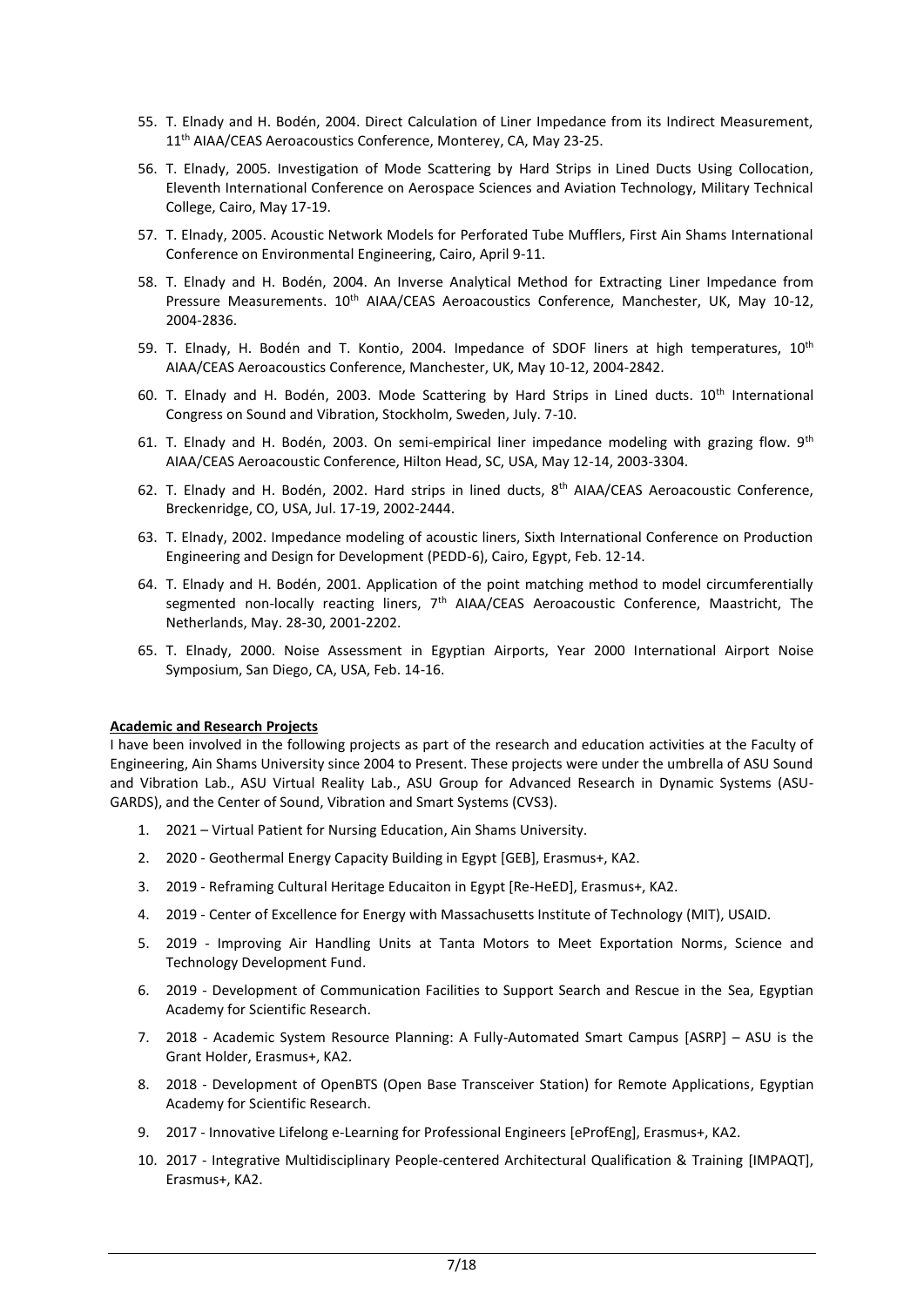- 11. 2017 Progression of Accessibility Centres in higher Education for Students with disabilities in North Africa [PACES], Erasmus+, KA2.
- 12. 2017 Wind Engineering Skills in Egypt and Tunisia [WESET], Erasmus+, KA2.
- 13. 2017 ICT Framework to enhance Egypt as a Touristic destination [ICT FET], Egyptian Academy for Scientific Research.
- 14. 2016 Education and Capacity Building in Museum Studies [EduMust] ASU is the Grant Holder, Erasmus+, KA2.
- 15. 2016 International E-based Diploma and Professional Certificates in Special Education and Inclusion [Sp-Edu], Erasmus+, KA2.
- 16. 2016 Blended Vocational-Engineering-Industry Shared Learning Environment for Stream of Sociallyand Technically-Competent Technicians and Engineers [VET-ENG], Erasmus+, KA2.
- 17. 2016 Acoustic design of Heating, Ventilation and Air Conditioning (HVAC) systems, Science and Technology Development Fund.
- 18. 2016 Development of Communication Facilities to Support Search and Rescue by the Roads, Egyptian Academy for Scientific Research.
- 19. 2015 International Diploma for School Teachers in STEM Education [eSTEM] ASU is the Grant Holder, Erasmus+, KA2.
- 20. 2015 IT-Based International Diploma and Professional Certificate in Clinical Toxicology [ITCT], Erasmus+, KA2.
- 21. 2015 Integrating Blended Entrepreneurial and Manufacturing Technology Competency into Socioeconomic Development in Egypt [BEMT], Erasmus+, KA2.
- 22. 2015 Smart Control Systems for Energy Management: New Master's Degree [SEM-SEM], Erasmus+, KA2.
- 23. 2015 Control of sound recording inside studios, Egyptian Academy for Scientific Research
- 24. 2015 Presence in the Past: Preservation of Egyptian maritime archaeological sites through 3D digital modelling and Virtual Reality presentation in the laboratory for modern day exploration of lost heritage, STDF-British Council (Newton-Mosharafa, Institutional Links).
- 25. 2014 e-Laboratories for Chemistry Education, EU-Egypt Innovation Fund (RDI).
- 26. 2013 Academic-Industry Partnership towards Development of Trainers and Educators for Technicians in Egypt [AIP], Tempus
- 27. 2012 Capacity Building Grant: Research Center for Acoustics, Vibration and Smart Structures, Science and Technology Development Fund.
- 28. 2012 Using Virtual Reality in Cultural Heritage Education [VirCult] ASU is the Grant Holder, Tempus.
- 29. 2012 Acoustical characterization of acoustic liner materials from agriculture wastes. Cooperation project with National Engineering School of Sfax, Tunisia, Egyptian Academy for Scientific Research.
- 30. 2011 Marie Curie Initial Training Network (ITN) on Silent Air Flows in transport, buildings, and power generation [FlowAirS], European Commission (FP7).
- 31. 2011 e-Laboratories for Physics and Engineering Education [eLab], Tempus.
- 32. 2011 Clean Energy and Research in Environmental Studies [CERES], Tempus.
- 33. 2010 Prototyping Metamaterial Antennas, Information Technology Industry Development Agency (ITIDA).
- 34. 2010 Advanced Engineering Systems, and Bridging the Gap between Academia and Industry [AES], Tempus.
- 35. 2010 X-Noise EV. This is a continuation of the FP6 project X3-Noise which is a Network of Excellence, European Commission (FP7).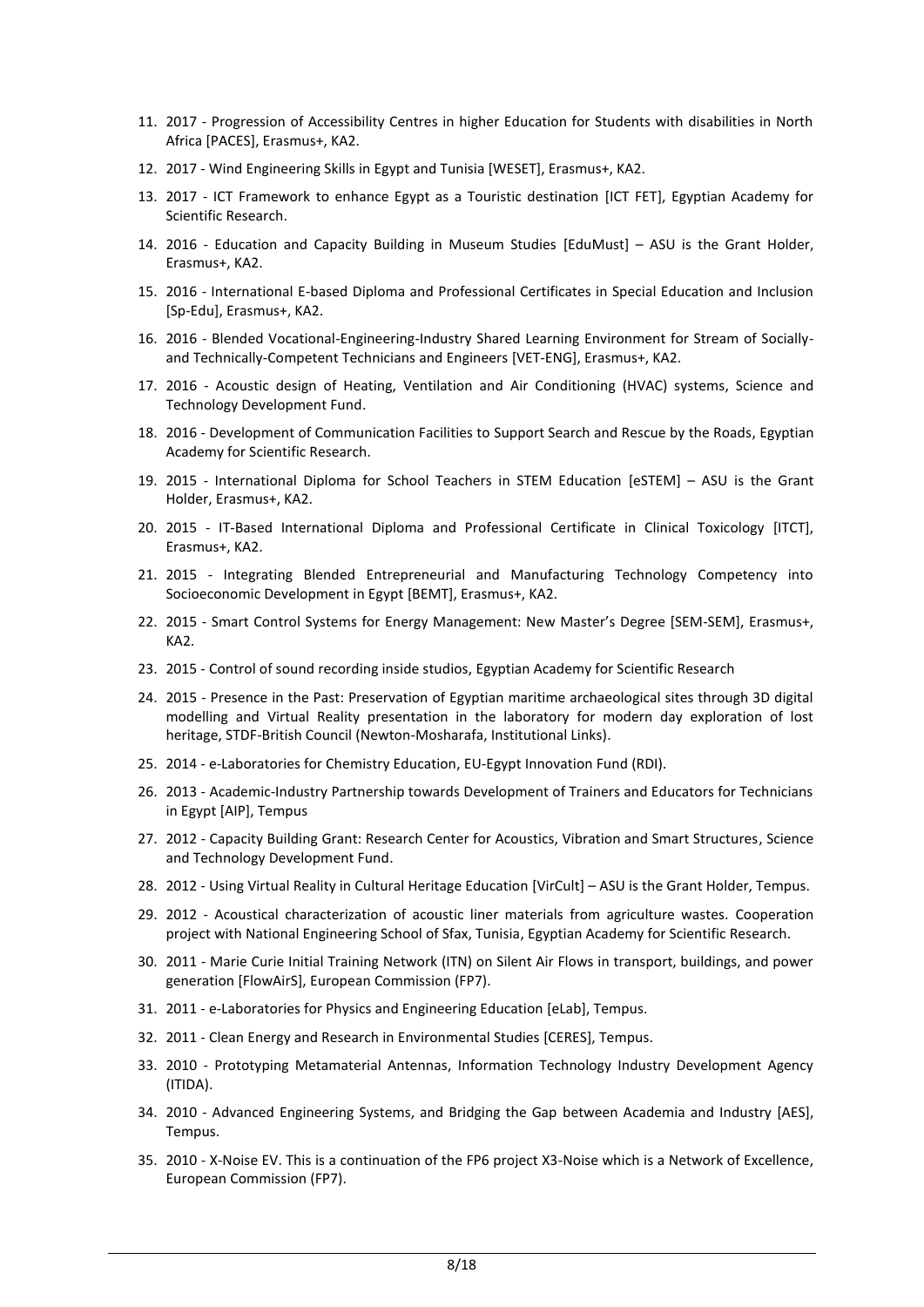- 36. 2010 Innovative Techniques for Design and Manufacturing of Wind Turbine Blades. The study covers a new technique to manufacture wind turbine blades and its effect on flutter and acoustics, Science and Technology Development Fund.
- 37. 2009 Acoustic Response Analysis of Oil & Gas Pipeline Networks to Prevent their Fatigue and Failure, EU-Egypt Innovation Fund (RDI).
- 38. 2009 Simulation of Diesel Particulate Filters in Exhaust Systems. Cooperation project with the University of Kentucky, USA, US-Egypt Joint Research Grants.
- 39. 2009 Modeling and Optimization of Thermo Acoustic Heat Engine. Cooperation project with the University of Madrid, Spanish Agency for Intl. Cooperation.
- 40. 2009 Swedish Research Links: Simulation of High Frequency Sound in Ducts. Cooperation project with the Royal Institute of Technology, Sweden, Swedish Research Council.
- 41. 2009 Development of a Masters of Engineering Program in Sound and Vibration [MSV], Tempus.
- 42. 2009 Optimization for low Environmental Noise impact AIRcraft [OPENAIR]. A large project with 47 partners from all over Europe. Ain Shams University role is to develop and characterize a new paint sensor, European Commission (FP7).
- 43. 2008 Acoustic Control using Phononic Crystals. Cooperation project with the University of Valencia, Spanish Agency for Intl. Cooperation.
- 44. 2007 Using Virtual Reality in Engineering Education. Establishment of the first Virtual Reality Lab in Egypt [VRLab], Tempus.
- 45. 2006 X3-Noise: Aircraft External Noise Research Network and Coordination. The ASU Sound & Vibration Lab is the Regional Focal Point for this network in the Arab-Mediterranean Countries, European Commission (FP6).
- 46. 2006 Swedish Research Links: Reduction of noise using microperforates. Cooperation project with the Royal Institute of Technology, Sweden, Swedish Research Council.
- 47. 2004 Development of new curricula for sound and vibration control [SvibCon], Tempus. Establishment of a Sound and Vibration Laboratory at Ain Shams University with cooperation with the Royal Institute of Technology in Stockholm and the Institute of Sound and Vibration Research in Southampton.

I have been involved in the following projects during the period I was a PhD student at the Royal Institute of Technology (KTH) from 2000 to 2004.

- 48. 2003 Reduction of Aircraft Jet Engine Noise Using Liners, Swedish Research Council.
- 49. 2001 Modeling of inlet/outlet noise from turbo-charged diesel engines [ARTEMIS], European Commission (FP6). Modeling of a complicated Renault Laguna perforated silencer.
- 50. 2000 NFFP: Hot stream acoustic liners, Swedish Defense Material Administration FMV.
- 51. 2000 Basic research on duct acoustics and radiation [DUCAT], European Commission (FP5). Modeling of non-locally reacting liners and added a model for spliced liners.

### **Engineering Services Projects in Acoustics and Vibration**

1997 - Present Several Projects for National, Regional and International Clients in the field of Mechanical Noise and Vibration Control, Industrial Acoustics, Architectural Acoustics Design, Environmental Noise Studies, Product and System Sound Design, Acoustic Design of Mufflers

- 1. 2021 Acoustics design of the residential Alamein Towers Buildings, Chinese Construction Company (CSCEC), Egypt.
- 2. 2021 Acoustics design for the redesign of Central bank, New Capital, ECG, Egypt.
- 3. 2021 Acoustics design of rehearsal rooms and Laundry of new Opera house, Orascom Constructions, Egypt.
- 4. 2021 Acoustic study of 3 studios in the Canadian University, Eco-Arch. Consultant, Egypt.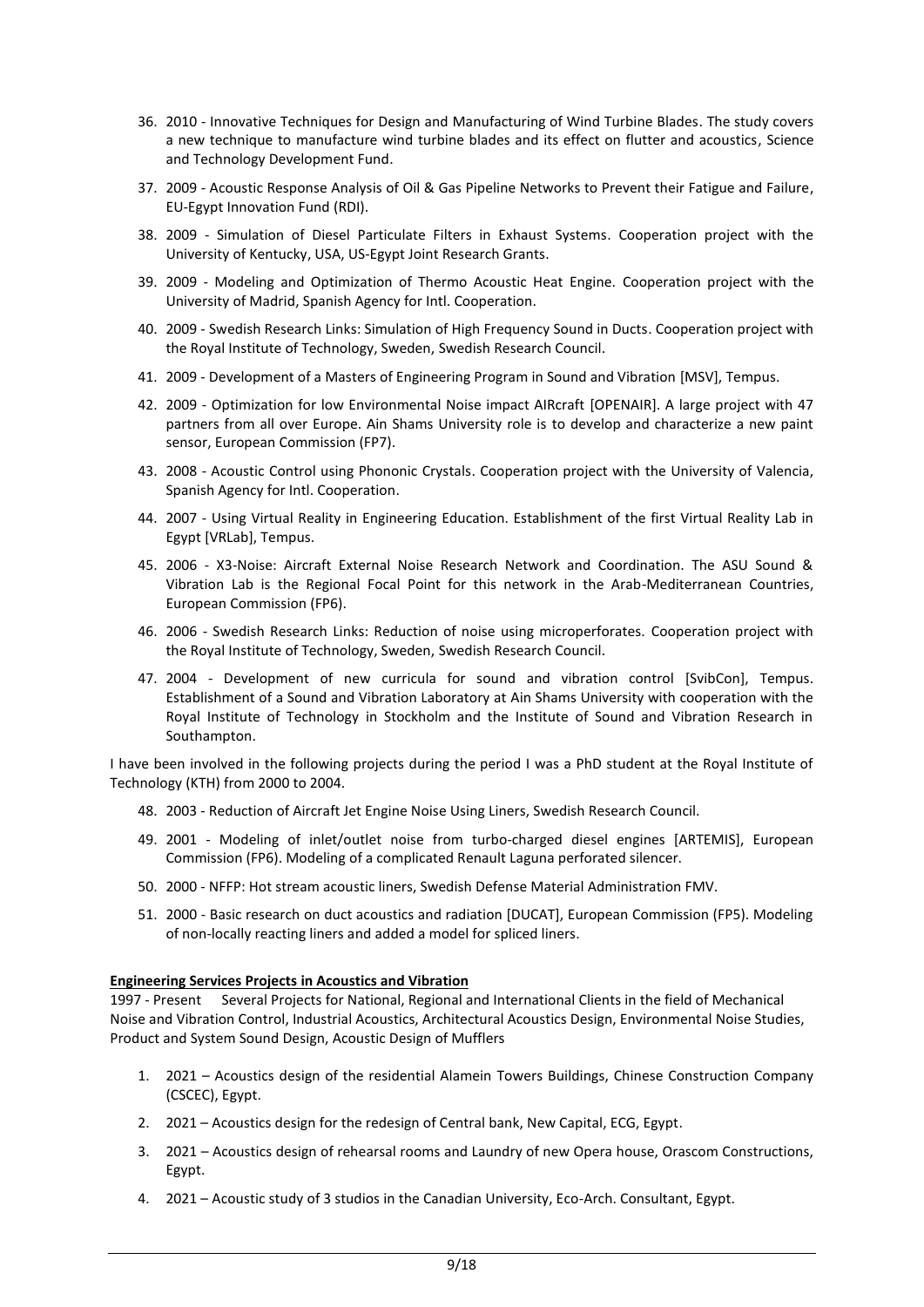- 5. 2021 Acoustics design of Magdy Yacoub Hospital, Orascom Constructions, Egypt.
- 6. 2021 Outdoor noise levels Measurements for Cairo Festival City, INFOSIGHT, Egypt.
- 7. 2020 NC, RT and STC measurements in HSBC head office, JLL, Egypt.
- 8. 2020 Acoustic study for Dynamometer Lab, Design & Consultant House, Egypt.
- 9. 2020 Acoustics design of World defense show building, Saudi Architects, Saudi Arabia
- 10. 2020 Noise modelling and outdoor noise measurements for an Egyptian Petrochemical Plant, ThyssenKrupp, Egypt.
- 11. 2020 Acoustics design of SAX restaurant in Maarasi Golf hotel, Emaar, Egypt
- 12. 2020 Acoustic design of Auditoriums of the International law college New Alamein city, Redcon, Egypt.
- 13. 2020 Environmental Impact Assessment for Shell Egypt Deep Water Seismic Survey in the Mediterranean Sea, Environics.
- 14. 2020 Acoustic and Vibration Design of the new Senator Building in New Capital, Engineering Consultants Group (ECG), Egypt.
- 15. 2020 Acoustic and Vibration Design of the new Central Bank of Egypt in New Capital, Elite Interiors, Egypt.
- 16. 2020 Design, manufacturing and commissioning of a test rig for the measurement of muffler performance with Flow, FORD Dunton Technical Center, United Kingdom.
- 17. 2020 Acoustic and Lighting Design of Lecture Halls in Alamein University, Redcon Construction, Egypt.
- 18. 2019 Acoustic Design of Mechanical Rooms in Al-Massa Alamein, Orascom Construction, Egypt.
- 19. 2019 Acoustic and Vibration Design of the Railway Stations of the  $10^{th}$  of Ramadan Railway Project, China Railway Eryuan Engineering Group (CREEC), Egypt.
- 20. 2019 Acoustic and Vibration Design of the new National Bank of Egypt in New Capital, Engineering Consultants Group (ECG), Egypt.
- 21. 2019 Acoustic Study for Alexandria East Waste Water Treatment Plant (WWTP) Cogen Facility, Egyptrol, Egypt.
- 22. 2019 Acoustic Design of New Opera House Project in New Capital, Orascom Construction, Egypt.
- 23. 2019 Noise monitoring in South Helwan Power Station, Engineering Consultants Group (ECG), Egypt.
- 24. 2018 Acoustic Study for PAGA system of Zohr project Phase 2, Giza Systems, Egypt.
- 25. 2018 Noise Modeling and Acoustic Treatment Recommendation for Transfer Pumping Station, Trinity Environmental Consultancy International, UAE.
- 26. 2018 Noise modeling for Phosphoric Acid plant in Abu Tartour, New Valley Governorate, Environics, Egypt.
- 27. 2018 Acoustic Design for Arab Academy for Science and Technology new Campus in Alalamein, Engineering Consultants Group (ECG), Egypt.
- 28. 2018 3D scanning and stress analysis of 43 Monuments to be moved from the old Egyptian Museum to the New Egyptian Museum, Arab Contractors, Egypt.
- 29. 2018 Design, manufacturing and commissioning of a test rig for the measurement of muffler performance with Flow, Honeywell Aerospace, USA.
- 30. 2018 Measurements and Treatments Recommendation Services for Eldyar Elqatarya Building, Engineering Consultants Group (ECG), Egypt.
- 31. 2018 Acoustic Design and Treatments Recommendation Services for Mivida School Project, Distance Studio Consultants (DSC), Egypt.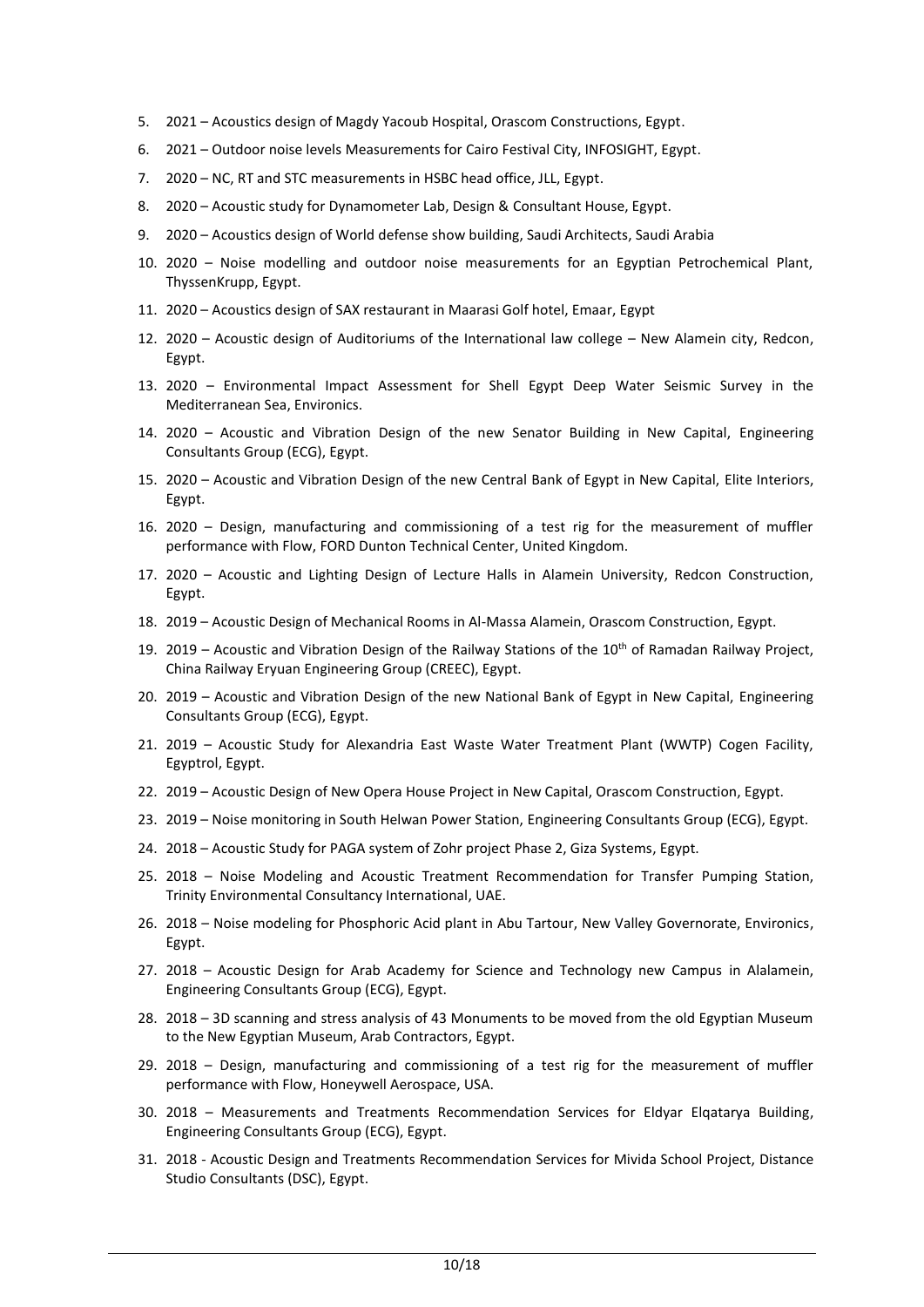- 32. 2018 Noise Modelling of Transfer Pumping station project-Qatar, Trinity Environmental Consultancy International, Qatar.
- 33. 2018 Designing a Soundproof Enclosure for two models of generators, MANTRAC Group, Egypt.
- 34. 2018 Sound and Vibration Design of Packaging Area at Lipton Factory, UNILEVER, Egypt.
- 35. 2018 Noise modelling for the Ayoun Moussa USC Coal-fired Power Plant, Engineering Consultants Group (ECG), Egypt.
- 36. 2017 3D scanning and virtualization of the inner corridors inside Khufu Pyramid, leading to the discovery of a bug void above the grand gallery, ScanPyrammids Project.
- 37. 2017 Noise Impact Assessment Beni Suef Combined Cycle Power Plant, Siemens Elsewedy Electric.
- 38. 2017 Noise Impact Assessment for an Exhibition Hall for Islamic culture Heritage for the General Directorate of Endowments in Qatar, UNii Engineering Consultancy, Qatar.
- 39. 2017 Acoustic analysis of 3 CAT filters, Yara Marine Technologies AB, Sweden.
- 40. 2016 Design, manufacturing and commissioning of a test rig for the measurement of muffler performance with Flow, FAW, China.
- 41. 2016 Design, manufacturing and commissioning of a test rig for the measurement of muffler performance with Flow, SAIC, China.
- 42. 2016 Noise baseline measurements for a number of Power Plants in Egypt, Damietta, Assiut, and Qena, Engineering Consultants Group (ECG).
- 43. 2016 Acoustics consultation measurements for chiller units of a commercial mall in Marsilia compound, Alexandria.
- 44. 2016 Acoustic study for PAGA system of Zohr project, CSI-Egypt.
- 45. 2016 Noise Impact Assessment for Zekreet Phase-1 plant at Ras Lafan, Qatar, Trinity Environmental Consultancy, Qatar.
- 46. 2015 Structural Design of an Engine-Alternator skid for power generation, Mantrac, Egypt.
- 47. 2015 Acoustic Design and Treatments Recommendation Services for New National Cancer Institute Foundation "NNCIF" Project (Hospital 500500), Sheikh Zayed City, Egypt, Raafat Miller Consulting.
- 48. 2015 Noise mapping for ElZaafarana wind turbine farm, Ain Shams University, Egypt.
- 49. 2015 Thermal and Acoustics Re-design for some spaces inside the Grand Egyptian Museum, Orascom Construction.
- 50. 2014 Design, manufacturing and commissioning of a test rig for the measurement of muffler performance with Flow, Umfotec, Germany.
- 51. 2014 Structural Design of an Enclosure Shelter for Diesel Generator, Mantrac, Egypt.
- 52. 2013 Design optimization of a passenger car exhaust system, TJFAW, China.
- 53. 2013 KJO Noise Survey Program. Development of an Environmental Noise Division at KJO, noise survey and measurements for the whole site including on and off-shore facilities, Khafji Joint Operations, Saudi Arabia.
- 54. 2012 Noise modeling and Noise study report for central processing facilities Phase I for Badra oil field, Iraq, Petrofac, UAE.
- 55. 2012 Noise measurements and control for Anixas 22 MW Diesel Power Station, Walves Bay, Namibia, Barloworld Equipment, Namibia.
- 56. 2012 Structural Design of an engine skid for Oil pump in Tazama, Tanzania.
- 57. 2011 Validation of a Public Address / General Alarm System in a Tank farm, Dolphin Power, Qatar.
- 58. 2010 Noise Impact Assessment for Saudi Aramco Jubail Export Refinery, Environmental Consulting Bureau, Saudi Arabia.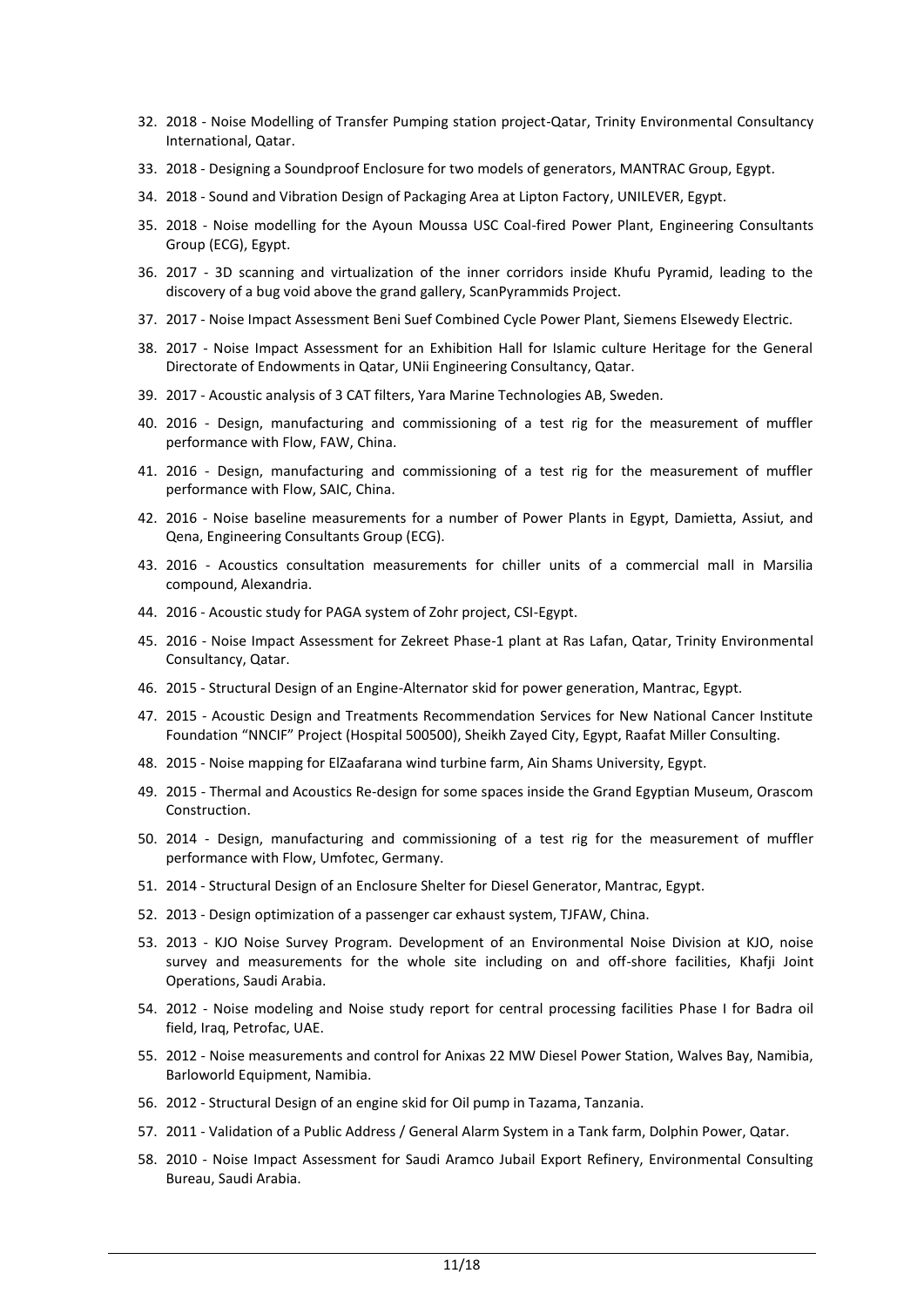- 59. 2010 Troubleshooting an existing Public Address / General Alarm System in a Tank farm, Qatar Construction Company QCON.
- 60. 2010 Noise Mapping of Alsawah Island, Abu Dhabi, Ozone Intl., UAE.
- 61. 2009 Propose and analyze new noise control solutions for Gas Turbines, General Electric, France.
- 62. 2009 Modeling of Selective Catalytic Reducer (SCR) Systems, Wärtsilä, Finland.
- 63. 2009 Measurement of Sound Power of Fan Coil Units to be installed in the new building for the Saudi Embassy in Cairo, Ministry of Foreign Affairs, Saudi Arabia.
- 64. 2009 Noise impact study for underground Line number 4 in Greater Cairo, Japan International Cooperation Agency.
- 65. 2009 Selection of Noise monitoring Terminals locations around Hurghada Airport, Egyptian Airport Co.
- 66. 2009 Study of the mechanical stresses for sleeve pipes used to surround corroded parts of oil pipelines, Saudi Aramco, Saudi Arabia.
- 67. 2009 Design of Advanced system to measure Sound Reduction Index of Building Materials according to ASTM E90, Materials Laboratory in Dubai.
- 68. 2009 Design of Public Address / General Alarm System for Common Low Sulphur Condensate Storage & Export Facilities, Qatar Construction Company QCON.
- 69. 2008 Noise Impact Assessment for El-Ezz Steel Plants at Ein Elsokhna, Environics, Egypt.
- 70. 2008 Noise Impact Assessment for Abu Dabbab Mine at Safaga, Environics, Egypt.
- 71. 2008 Conduct a parametric study using Finite Element Analysis of the variation the electrical impedance between 2 electrodes surrounded by fluids within a range of (Resistivity, fluid velocity, frequency) parameters, Saudi Aramco, Saudi Arabia.
- 72. 2008 Noise Control of Air Conditioning Chillers on top of the building, Safeer Hotel, Egypt.
- 73. 2008 Manufacturing and validation of muffler test rig elements. Measurements of acoustic properties of selected muffler elements, Caterpillar Technical Center, USA.
- 74. 2008 Research and Development of a new theory for the prediction of the acoustic properties of big resistive mufflers, Wärtsilä, Finland.
- 75. 2008 Noise Impact Assessment for a Refinery at Ein Elsokhna, Environics, Egypt.
- 76. 2007 Design, implementation and personnel training for a system to measure Sound Reduction Index of Building Materials according to ASTM E90, Materials Laboratory in Dubai.
- 77. 2007 Development of a software for the design of Diesel Engine exhaust systems installed on ships, Wärtsilä, Finland.
- 78. 2007 Study on the noise control of the main pumping plant at Rod Elfarag (8 Pumps, each 1750 kW), Egyptian Company for Potable Water.
- 79. 2007 Measurement of Sound Power of fan coil units according to ISO 3744, Egat Factory.
- 80. 2007 Environmental Impact Assessment during the construction works of the new runway at Cairo International Airport, Cairo Airport Authority.
- 81. 2006 Vibration measurements and monitoring during the project of relocation of Ramses II statue (weight = 83 tons, height = 12 m), Supreme Council for Antiquities in Egypt.
- 82. 2006 Noise control in the packing area, Procter & Gamble Egypt.
- 83. 2006 Muffler Design and Measurement, Caterpillar Technical Center, USA.
- 84. 2005 Acoustic Manipulation within the development of a computer software for Language Learning Impaired Children, Audiology Unit, ASU.
- 85. 2005 Development of a Matlab Toolbox for the design of exhaust systems, Swenox AB, Sweden.
- 86. 1999 Environmental Noise Assessment in Sidi Krer Power Generation Plant, Becktel Co.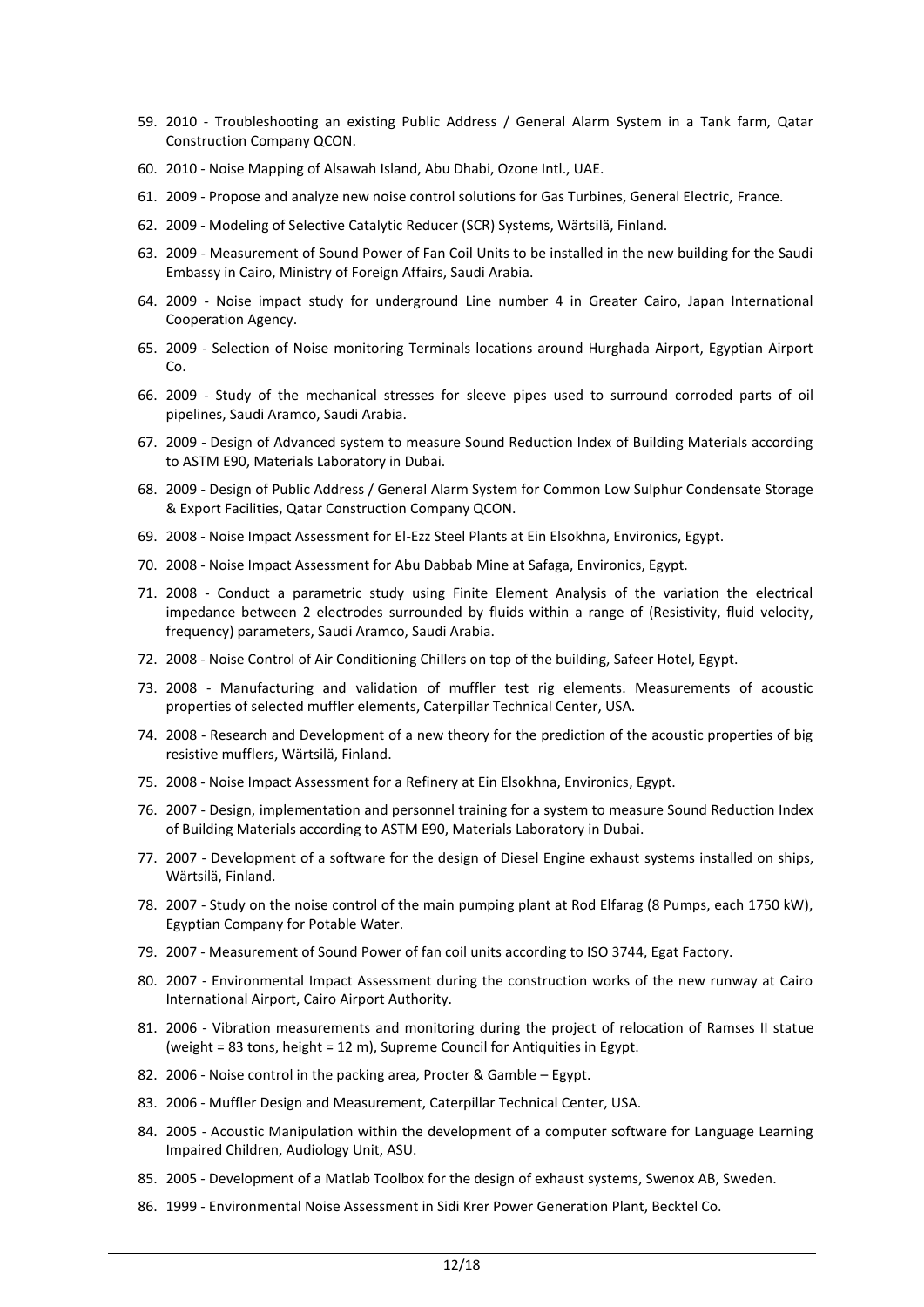- 87. 1999 Noise pollution assessment for International Airports in Egypt. (Aswan, Sharm Elsheikh, Elnozha and Taba International Airports), Egyptian Civil Aviation Authority.
- 88. 1998 Vibration damping for textile machines located on the second floor of a concrete building, KasemTex Co., Egypt.
- 89. 1998 Evaluation of the environmental consequences and effect on urban life of Sinbad Funfair, Ministry of the Environment in Egypt.
- 90. 1998 Evaluation of the environmental consequences and effect on urban life of a natural gas pressure-reduction station while it is being built, National Gas Company.
- 91. 1997 Design, manufacture and testing of a vibration-free rack mounted on trucks for the transportation of some electronic tools, Shlumberger Logelco Inc. in Egypt.

### **Engineering Services Projects in Mechanical Design**

- 1. 2004 Design of Ramses II statue transporter, Arab Contractors.
- 2. 1999 Performing regular measurements on some imported Automotive spare parts, Egyptian Authority for Monitoring Exports & Imports.
- 3. 1998 Design, manufacture and testing of a tilting mechanism of a rotary melting furnace and its fixation, A small Casting Factory.
- 4. 1998 Reverse engineering for some spare parts, Philips Company.
- 5. 1997 Participated in evaluation of an induction furnace and a continuous casting machine, Cairo Bank.
- 6. 1997 Design, manufacture and testing of a mechanism to raise a railway bridge (weight = 170 tons, span = 34 m), Nile Contractors Co.
- 7. 1997 Installation of an overhead crane (capacity = 10 tons, span = 12 m), Egyptian Army.
- 8. 1997 Design, manufacture and testing of a material handling equipment (Jib crane: capacity = 0.5 tons, height = 4.5 m, reach = 4.5 m), Graduation Project.
- 9. 1995 Design and manufacture of a centrifugal pump for irrigation, Student Project.

## **Teaching the Following Academic Courses**

Machine Construction – Acoustics – Mechanical Vibrations – Stress Analysis – Systems' Modeling and Simulation - Mechatronics Machine Design.

### **Organized Workshops and Other Scientific Events**

- 1. Smart-Learn 2018: Learning for Tomorrow, 8-9 Oct 2018.
- 2. ICT-Learn 2017: 11th International Conference and Exhibition on e-Learning and Education Technology; Towards a Smart Learning Society, 5-6 Dec 2017.
- 3. e-Learning to Support Education in Egypt. Smart Innovative Solutions: e-Laboratories, Cairo, 15 Dec 2014.
- 4. Progress Meeting for FP7 ITN Project: Silent Air Flows in transport, buildings, and power generation (FlowAirS), 31 Nov 2014.
- 5. International Workshop on Acoustics and Vibration in Egypt (IWAVE2014) [The Tenth Swedish-Egyptian Workshop in Sound and Vibration Research], Cairo, 29-30 Nov 2014.
- 6. Exhaust/Intake Systems for General Aviation Applications, Innsbruck, Austria, 19 Sep 2013.
- 7. International Workshop on Acoustics and Vibration in Egypt (IWAVE2012) [The Ninth Swedish-Egyptian Workshop in Sound and Vibration Research], Cairo, 13-14 Oct 2012.
- 8. International Workshop on Acoustics and Vibration in Egypt (IWAVE2011) [The Eighth Swedish-Egyptian Workshop in Sound and Vibration Research], Cairo, 22-23 Oct 2011.
- 9. The 17th International Congress in Sound and Vibration (ICSV17), Cairo, 18-22 Jul 2010.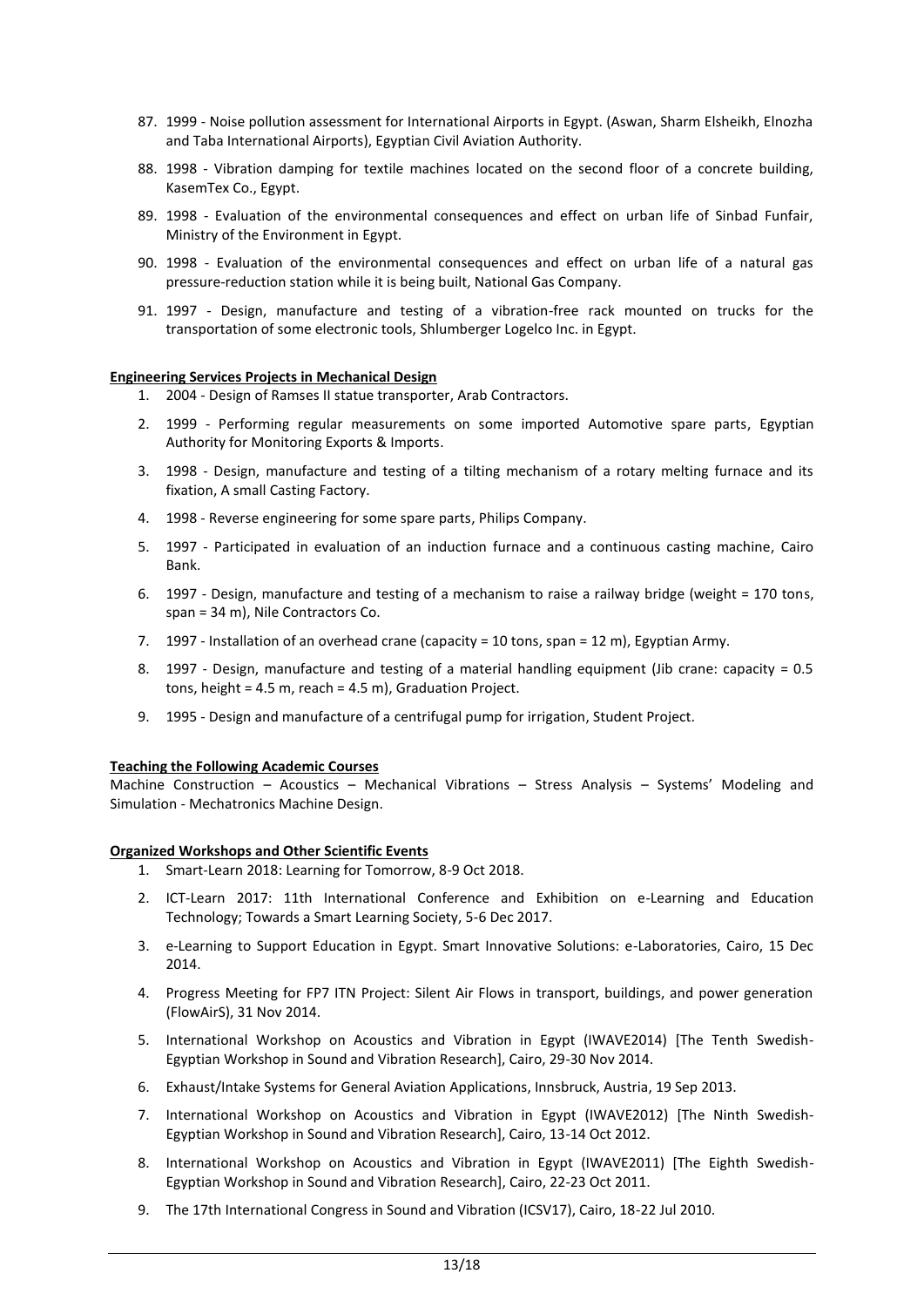- 10. International Workshop on Acoustics and Vibration in Egypt (IWAVE2009) [The Seventh Swedish-Egyptian Workshop in Sound and Vibration Research], Cairo, 24-25 Oct 2009.
- 11. 1st COMSOL Users Conference in the Arab Countries, Dhahran, Saudi Arabia, 26-27 Jan 2009.
- 12. International Workshop on Acoustics and Vibration in Egypt (IWAVE2008) [The Sixth Swedish-Egyptian Workshop in Sound and Vibration Research], Cairo, 11-12 Oct 2008.
- 13. International Workshop on Acoustics and Vibration in Egypt (IWAVE2007) [The Fifth Swedish-Egyptian Workshop in Sound and Vibration Research], Cairo, 8-9 Sep 2007.
- 14. International Workshop on Acoustics and Vibration in Egypt (IWAVE2006) [The Fourth Swedish-Egyptian Workshop in Sound and Vibration Research], Cairo, 4-5 Nov 2006.
- 15. International Workshop on Acoustics and Vibration in Egypt (IWAVE2005) [The Third Swedish-Egyptian Workshop in Sound and Vibration Research], Cairo, 30 Sep – 1 Oct 2005.
- 16. The Second Swedish-Egyptian Workshop in Sound and Vibration Research. Cairo Alexandria, 27-29 Nov 2004.

## **Organized and lectured in the following short courses**

During my PhD Study, I have gained good experience in the field of the Acoustic Design of Mufflers. Since 2005 to date, I have been involved in teaching several courses in several countries related to ducts, mufflers and general topics related to noise control.

- 1. 26 Aug 2018, Acoustic Design of Mufflers, Inter-Noise 2018, Chicago, USA.
- 2. 20-22 Aug 2018, Acoustic Design of Mufflers, Naval Nuclear Laboratory Bettis Laboratory, Pittsburgh, USA.
- 3. 27 May 2018, Acoustic Design of Mufflers, Euro-Noise 2018, Crete Greece.
- 4. 4-5 May 2017, Acoustic Design of Mufflers, Università degli Studi di Brescia, Brescia, Italy.
- 5. 8 Sep 2016, Acoustic Design of Mufflers, ICA2016, Catholic University of Argentina, Buenos Aires, Argentina.
- 6. 12-13 May 2016, Acoustic Design of Mufflers, The University of Kentucky, Lexington, KY, USA.
- 7. 20-22 Oct 2015, Acoustic Design of Mufflers, Vibratec, Lyon, France.
- 8. 13 Aug 2015, Acoustic Design of Mufflers, Internoise 2015, San Francisco, CA, USA
- 9. 26 Jun 2015, Acoustic Design of Mufflers, SAE 2015 Noise and Vibration Conference and Exhibition, Grand Rapids, MI, USA
- 10. 2-4 Dec 2014, Passive Noise Control, FlowAirS Initial Training Network workshop, funded by EU, Cairo, Egypt.
- 11. 19-21 Nov 2014, Acoustic Design of Mufflers, Great Lakes Sound & Vibration, USA.
- 12. 18 Nov 2014, Acoustic Design of Mufflers, Textron Systems, USA.
- 13. 11-12 Jul 2014, Acoustic Design of Mufflers, ACE Alfaris FZC, Dubai, UAE.
- 14. 1-3 April 2014, Acoustic Design of Mufflers, Vibratec, Lyon, France.
- 15. 15 Sep 2013, Acoustic Design of Mufflers, Internoise 2013, Innsbruck, Austria
- 16. 17-18 Sep 2012, Acoustic Design of Mufflers, Shanghai, China
- 17. 19 Aug 2012, Acoustic Design of Mufflers, Internoise 2012, New York, USA
- 18. 13-14 May 2012, Ray and Room Acoustics, ASU Sound & Vibration Lab., Cairo.
- 19. 22-23 Apr 2012, Human Factors issues in design and development of virtual environments for education, South Valley University, Aswan.
- 20. 6-8 Feb 2012, Digital Signal Processing, Rotating Machinery and Sound Quality, ASU Sound & Vibration Lab., Cairo.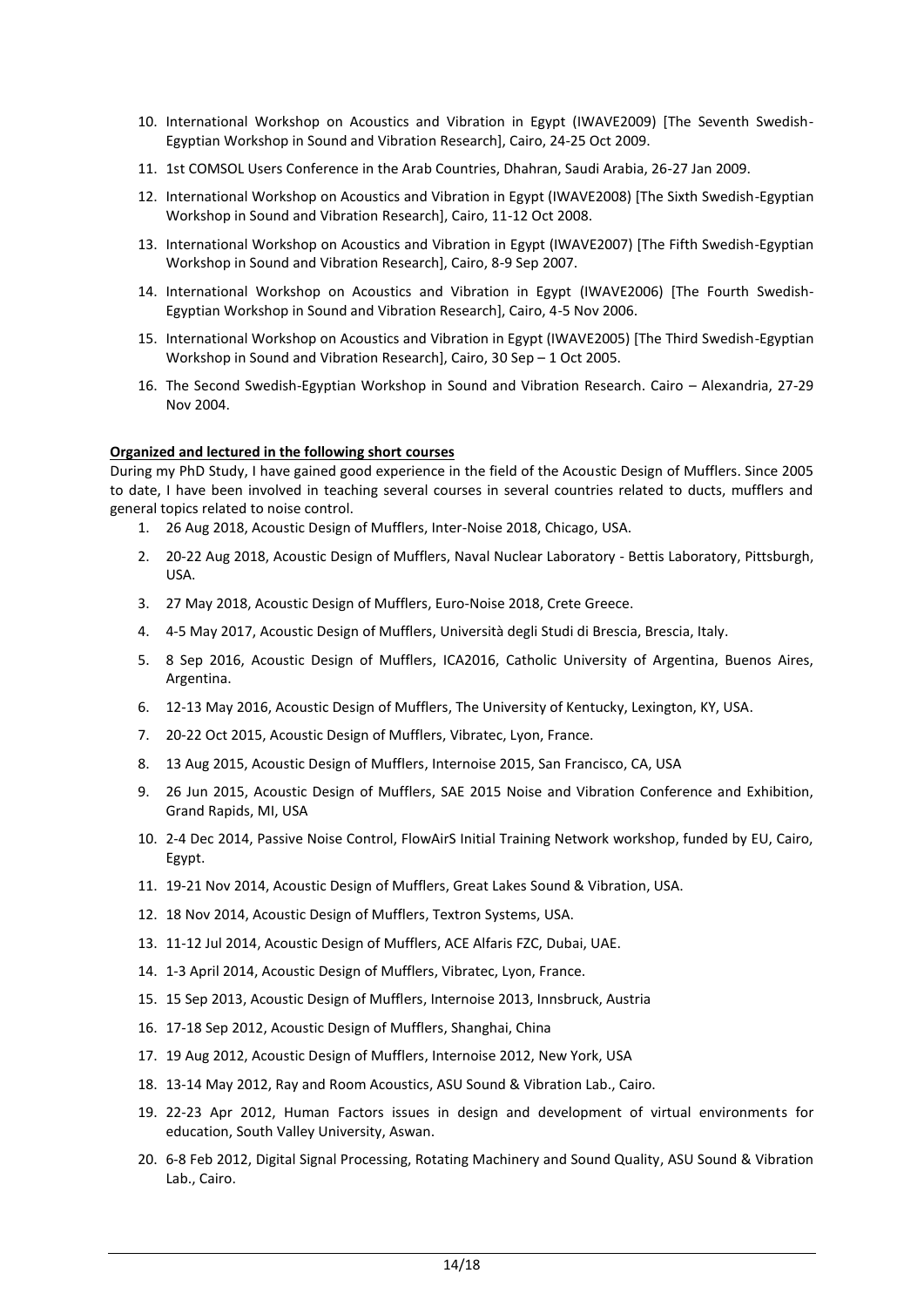- 21. 1-2 Nov 2011, Sound in pipes and ducts analysis and design of low noise systems, Grand Rapids, MI, USA
- 22. 14-15 Sep 2011, Acoustic Design of Mufflers, The Royal Institute of Technology, Stockholm.
- 23. 16-17 Oct 2010, Acoustic Design of Mufflers, SAE-Brazil, Florianopolis
- 24. 10-12 May 2010, Acoustic and Vibration Measurements, ASU Sound & Vibration Lab., Cairo.
- 25. 5-6 May 2010, Modal Analysis, ASU Sound & Vibration Lab., Cairo.
- 26. 26-27 Oct 2009, Vibration Isolation, Theory and Practice, ASU Sound & Vibration Lab., Cairo.
- 27. 20-22 Oct 2009, Acoustic Design of Mufflers, Abouelyazeed Mufflers Company, 6th October City.
- 28. 18-19 Oct 2009, Signal Analysis Techniques, ASU Sound & Vibration Lab., Cairo.
- 29. 10-13 Dec 2008, Machine Noise Control and Acoustic Design of Muffler, Indian Institute of Technology in New Delhi (IIT-Delhi), India.
- 30. 19, 20 Nov 2008, Acoustic Design of Mufflers, The Royal Institute of Technology, Stockholm.
- 31. 12, 13 Sep 2007, Acoustic Design of Mufflers, ASU Sound & Vibration Lab., Cairo.
- 32. 5-7 Sep 2007, Machine Noise & Vibration Control, ASU Sound & Vibration Lab., Cairo.
- 33. 19-21 Jun 2007, Vibration Measurement, ASU Sound & Vibration Lab., Cairo.
- 34. 12-14 Jun 2007, Vibration Measurement, ASU Sound & Vibration Lab., Cairo.
- 35. 30 May 2007, Acoustics and Noise Control, Saudi Aramco, Dhahran, SA.
- 36. 26-27 May 2007, Finite Element Modeling using COMSOL Multiphysics, Saudi Aramco, Dhahran, SA.
- 37. 23-25 Dec 2006, Machine Condition Monitoring, ASU Sound & Vibration Lab., Cairo.
- 38. 7-9 Nov 2006, Machine Condition Monitoring, ASU Sound & Vibration Lab., Cairo.
- 39. 1-10 Sep 2006, Introduction to MATLAB, ASU Sound & Vibration Lab., Cairo.
- 40. 15-17 Jul 2006, Finite Element Modeling using COMSOL Multiphysics, SABIC Research and Technology, Riyadh, SA.
- 41. 21-23 Mar 2006, Insight into Engineering Noise Control, ASU Sound & Vibration Lab., Cairo.
- 42. 11-13 Mar 2006, Introductory Course in Building Acoustics, ASU Sound & Vibration Lab., Cairo.
- 43. 6-8 Aug 2005, Finite Element Modeling using COMSOL Multiphysics, King Abdulaziz City for Science and Technology (KACST), Riyadh, SA.

### **Guest Lecturer**

- 1. 25 Jun 2015, Exhaust/Intake Silencer Design, SAE 2015 Noise and Vibration Conference and Exhibition.
- 2. 21-22 Dec 2014, Dynamics of Wind Turbines, Joint Egyptian-Jordanian Workshop on Technical and Research Collaboration.
- 3. 25 Nov 2014, Tempus Success Story in Egypt: e-laboratories for Physics and Engineering Education, National Tempus Information Day, Cairo, Egypt.
- 4. 29 Jun 2014, Modeling of Acoustics in Duct Networks, ASHRAE Technical Committee 2.6 Meeting: Sound & Vibration Control. 2014 ASHRAE Annual Conference, Seattle, USA.
- 5. 23 Apr 2014, Multidisciplinary efforts for the development of e-laboratories in education, The Interdisciplinary & Multidisciplinary Studies and the Needs of the Labor Market Conference, Ain Shams University, Cairo.
- 6. 19 May 2013, Modeling Sound in Ducts in High Frequency using Two-Ports, Vibro-Acoustic Consortium (VAC) regular workshop, Grand Rapids, MI, USA.
- 7. 27 Apr 2013, Environmental and Industrial Acoustics, Egyptian Engineering Syndicate, Cairo, Egypt.
- 8. 13 Jan 2013, Tempus Success Story in Egypt: Innovative Education Solutions at Ain Shams University, National Tempus Information Day, Cairo, Egypt.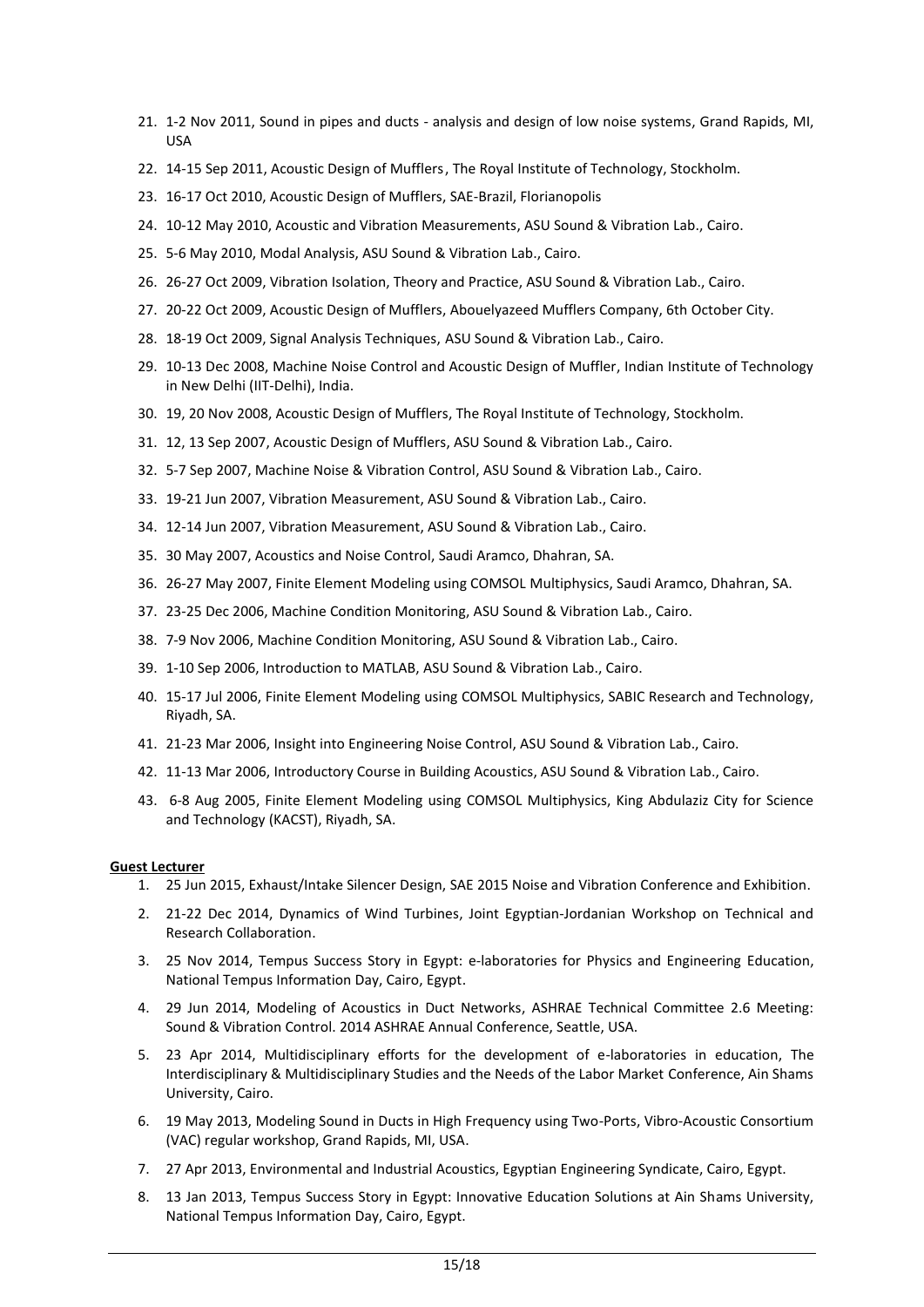- 9. 20 Sep 2012, Recent Advances in Muffler Design, Automotive Testing Expo Shanghai 2012, China.
- 10. 23 May 2012, Recent Advances in Muffler Design, The 2nd Science and Technology Festival NVH Technology Forum, Great Wall Motors, Baoding, China.
- 11. 3 Nov 2011, Flow Generated Noise in Duct Systems and Mufflers, Vibro-Acoustic Consortium (VAC) regular workshop, St. Charles, IL, USA.
- 12. 16 May 2011, Muffler Optimization for a Truck Exhaust System, Vibro-Acoustic Consortium (VAC) regular workshop, Grand Rapids, MI, USA.
- 13. 4 Nov 2010, Measurement of Diesel Particulate Filter Transmission Loss with Flow, Vibro-Acoustic Consortium (VAC) regular workshop, St. Charles, IL, USA.
- 14. 18 Jan 2010, Tempus success story in Egypt: Sound and Vibration Education at Ain hams University, National Tempus Information Day, Cairo, Egypt.
- 15. 21-27 Mar 2009, Finite Element Modeling using COMSOL Multiphysics, Guest Researcher for one week, Mechanical Engineering Department, Kuwait University, Kuwait.
- 16. 22 Jan 2009, Swedish Egyptian Co-operation in Sound and Vibration, National Tempus Information Day, Stockholm, Sweden.
- 17. 22-23 Dec 2008, Design of Engineering Labs for Sound and Vibration Education, Expert in a Tempus Project on New Curriculum in CAD/CAE/CAM and Computer Modeling at Tashkent Automotive Road Institute (TARI), Tashkent, Uzbekistan.
- 18. 5 Nov 2008, A Test Rig for Measuring Muffler Performance with Flow, Vibro-Acoustic Consortium (VAC) regular workshop, Indianapolis, IN, USA.
- 19. 14 Jul 2008, Noise Impact Studies in Egypt, Examples, Environmental Impact Assessment in Egypt, National Research Center, Cairo, Egypt.
- 20. 31 Aug 2007, Noise Polices in Egypt, Workshop on Noise Polices in Developing Countries, Istanbul, during Internoise 2007.
- 21. 26 May 2007, A proactive approach to functional performance engineering, Vibration Institute, Saudi Arabia Local Chapter Meeting, Dhahran, Saudi Arabia.
- 22. 10 May 2007, Use of LABVIEW in teaching sound and vibration courses, National Instruments Academic Day, Beirut.
- 23. 2 Nov 2006, Swedish-Egyptian Cooperation in Sound and Vibration, Tempus Contact Seminar Egypt-Sweden. Organized by the National Tempus Office in Egypt and the International Program Office in Sweden, Cairo.
- 24. 19 Apr 2006, Computer-Based Measurements of Sound and Vibration for Education and Research, Computer Based Measurement and Automation for Industrial Applications. Organized by Akhbar Elyoum Academy and National Instruments Arabia, Cairo.
- 25. 2006 2007, Passive Acoustic Damping Inside Ducts, Postgraduate course on Special Topics in Aircraft Structures: Passive damping. Cairo University, Aerospace Department.

#### **Supervised Theses**

|--|--|--|--|--|--|

| Year                     | <b>University</b>  | <b>Name</b>      | Title                                                   |
|--------------------------|--------------------|------------------|---------------------------------------------------------|
| $\overline{\phantom{a}}$ | Royal Institute of | Mina Wagih       | Acoustic Design of Heating, Ventilation and Air         |
|                          | Technology, SWE    |                  | Conditioning (HVAC) Systems                             |
| 2008                     | Cairo University   | Walid El-Sallamy | Active Noise Control in Flow Ducts                      |
| 2016                     | Royal Institute of | Maaz Farooqui    | Innovative techniques for sound reduction inside ducts. |
|                          | Technology, SWE    |                  |                                                         |
| Licenciate               |                    |                  |                                                         |
| Year                     | University         | <b>Name</b>      | <b>Title</b>                                            |
| 2012                     | Royal Institute of | Sara Elsaadany   | Investigation and Optimization of the acoustic          |
|                          | Technology, SWE    |                  | performance of the Exhaust Systems                      |
| M.Sc.                    |                    |                  |                                                         |
| Year                     | <b>University</b>  | <b>Name</b>      | Title                                                   |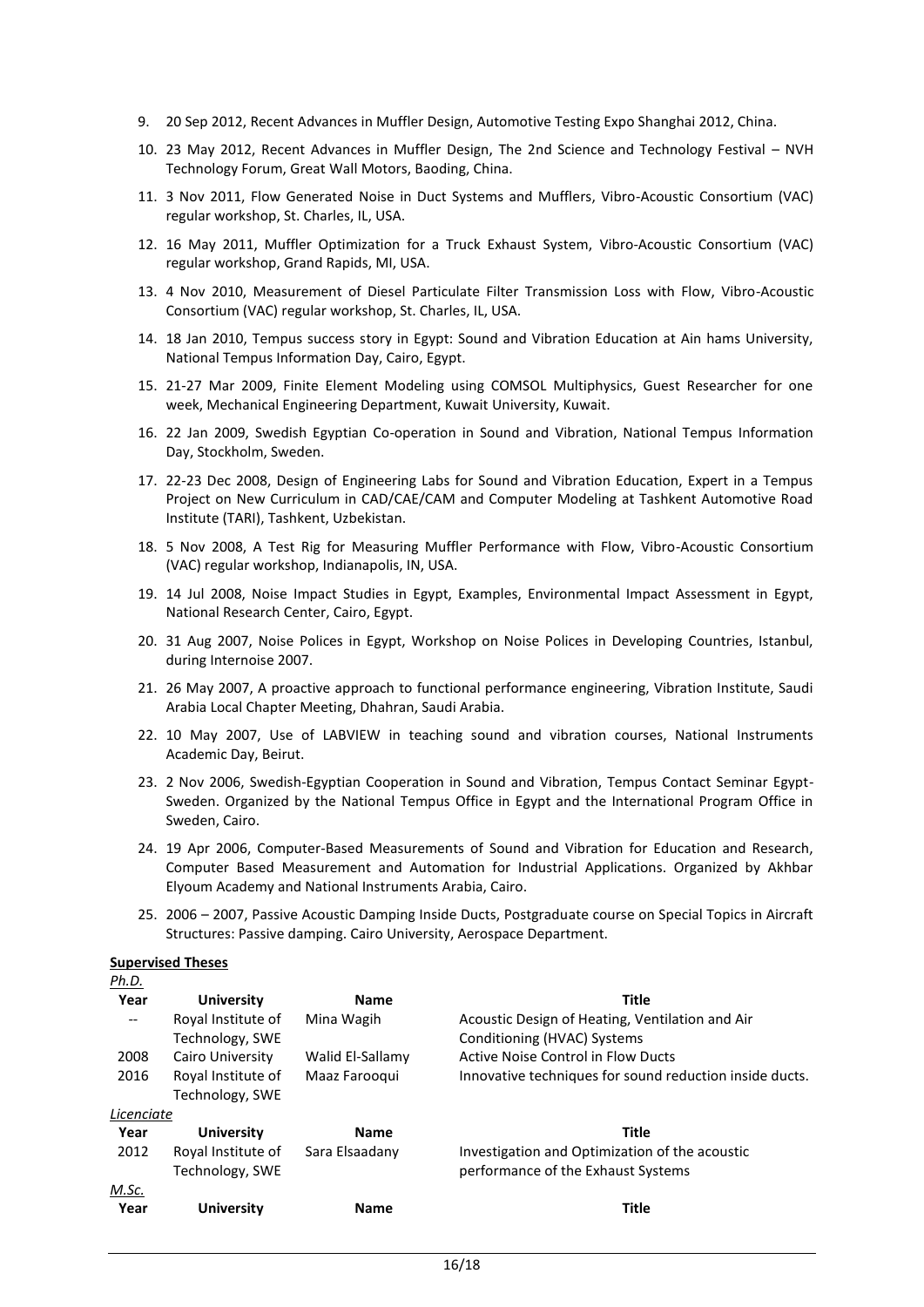| 2018         | Ain Shams Univ.   | <b>Mohamed Gaber</b>      | 360 Degree Sound Source Localization in Free Field       |
|--------------|-------------------|---------------------------|----------------------------------------------------------|
| 2017         | Cairo University  | Ahmed AboSrea             | Muffler Design Optimization for Cost Reduction           |
| 2016         | Ain Shams Univ.   | Ahmed Hisham              | Testing of segmented wind turbine blade.                 |
| 2015         | Ain Shams Univ.   | Eman Zidan                | Noise Impact Assessment of Wind Turbines                 |
| 2014         | Ain Shams Univ.   | Weam Elsahar              | 1D Modeling of Heat Transfer in duct networks using      |
|              |                   |                           | two-ports                                                |
| 2014         | Ain Shams Univ.   | Ahmed Okasha              | Analysis of pressure pulsations in pipeline networks to  |
|              |                   |                           | prevent vibration induced failures                       |
| 2014         | Ain Shams Univ.   | Mina Wagih                | Modeling of Duct Acoustics in the High Frequency         |
|              |                   |                           | Range Using Power Method                                 |
| 2009         | Ain Shams Univ.   | Sara Elsaadany            | On the Simulation of Sound Propagation Inside Ducts      |
| 2009         | Ain Shams Univ.   | Moustafa Mahmoud          | Acoustic Source Localization using Microphone Arrays     |
| <b>B.Sc.</b> |                   |                           |                                                          |
| Year         | <b>University</b> | <b>Number of Students</b> | <b>Title</b>                                             |
| 2012         | Ain Shams Univ.   | 5                         | Web-based controlled machines                            |
| 2012         | Ain Shams Univ.   | 8                         | Data Acquisition and analysis of pressure variations in  |
|              |                   |                           | Oil & Gas pipeline networks                              |
| 2011         | Ain Shams Univ.   | 5                         | Development of a Flight Simulator in Virtual Reality     |
| 2011         | Ain Shams Univ.   | 3                         | Wind Turbine Control Schemes aiming at providing         |
|              |                   |                           | reliable and stable generated power                      |
| 2011         | Ain Shams Univ.   | $\overline{7}$            | Design and Development of an Omni-directional            |
|              |                   |                           | Treadmill                                                |
| 2011         | Ain Shams Univ.   | 4                         | Development of Student Experiments in Virtual Reality    |
| 2010         | Ain Shams Univ.   | 4                         | Design and Development of an Active Vehicle              |
|              |                   |                           | <b>Suspension System</b>                                 |
| 2010         | Ain Shams Univ.   | 5                         | Modeling Of Public Transport Vehicle Using Virtual       |
|              |                   |                           | Reality                                                  |
| 2010         | Ain Shams Univ.   | 5                         | Modeling of Robotic Cells in Virtual Reality             |
| 2009         | Ain Shams Univ.   | 5                         | Modeling Vehicle Dynamics in Virtual Reality             |
| 2009         | Ain Shams Univ.   | 5                         | Using Virtual Reality in the Design of Centrifugal Pumps |
| 2009         | Ain Shams Univ.   | 4                         | Modeling and Simulation of Sound Propagation in          |
|              |                   |                           | <b>Virtual Reality</b>                                   |
| 2009         | Ain Shams Univ.   | $\overline{2}$            | Drawing Cairo City Noise Map                             |
| 2008         | Ain Shams Univ.   | 12                        | <b>Balancing Machine</b>                                 |
| 2008         | Ain Shams Univ.   | 5                         | <b>Environmental Noise Control</b>                       |
| 2008         | Ain Shams Univ.   | 4                         | Modeling of Perforates Inside Mufflers for Acoustic      |
|              |                   |                           | Attenuation                                              |
| 2008         | Ain Shams Univ.   | 3                         | Finite Element Modeling of Non-Conventional              |
|              |                   |                           | Transporters                                             |
|              |                   |                           |                                                          |

### **Training Experience and Attended Courses**

At the beginning of my career, I have attended different courses in different domains.

- 1. 2015 (2 days) Strategic Planning, Ain Shams University.
- 2. 2015 (2 days) Ethics of Profession, Ain Shams University.
- 3. 2015 (2 days) Communication Skills in different Education Patterns, Ain Shams University.
- 4. 2010 (3 days) Organization of Scientific Conferences, Ain Shams University.
- 5. 2009 (3 days) Ethics of Scientific Research, Ain Shams University.
- 6. 2009 (3 days) Management of Research Team, Ain Shams University.
- 7. 2007 (3 days) The Credit Hour System, Ain Shams University.
- 8. 2006 (3 days) Publishing Research Articles in International Journals, Ain Shams University.
- 9. 2006 (3 days) Effective Management of Meetings, Ain Shams University.
- 10. 2005 (3 days) Advanced Noise Control Course, The Institute of Sound and Vibration Research (ISVR).
- 11. 2005 (3 days) Vibration Isolation Course, The Institute of Sound and Vibration Research (ISVR).